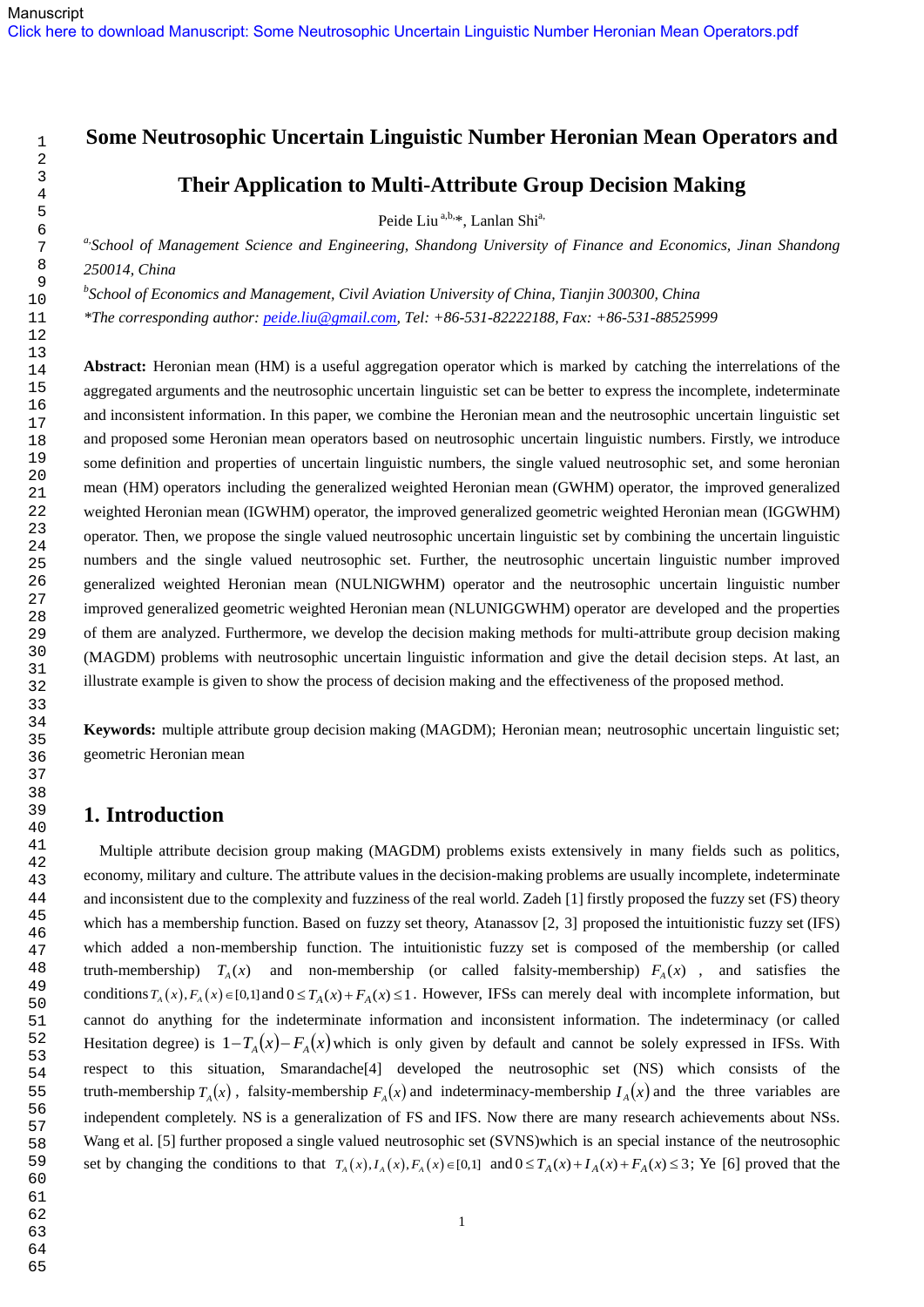cosine similarity degree is a special case of the correlation coefficient in SVNS; Wang et al. [7] proposed the definition of the interval neutrosophic sets (INSs) in which the truth-membership, indeterminacy-membership, and false-membership were extended to interval numbers, and discussed some properties of INSs. Ye [8] defined the similarity measures between INSs on the basis of the Hamming and Euclidean distances, and proposed a method for multi-criteria decision-making problems.

In real problems, sometimes we can use linguistic terms such as 'good', 'bad' to describe the state or performance of a car and cannot use some numbers to express some qualitative information. However, when we use the linguistic variables to express the qualitative information, it only means the membership degree belonged to a linguistic term is 1, and the non-membership degree or hesitation degree cannot be expressed. In order to overcome this shortcoming, Wang and Li [9] proposed the concept of intuitionistic linguistic set by combining intuitionistic fuzzy set and linguistic variables. For the above-mentioned example, we can give an evaluation value 'good' for the state of the car, however, for this evaluation, we have the certainty degree of 80 percent and negation degree of 10 percent, and then we can use the intuitionistic linguistic set to express the evaluation result. Furthermore, Wang and Li [9] proposed intuitionistic two-semantics and the Hamming distance between two intuitionistic two-semantics, and ranked the alternatives by calculating the comprehensive membership degree to the ideal solution for each alternative.

 The information aggregation operators which are widely applied in multiple attribute group decision-making problems are a meaningful research scopes. Heronian mean (HM) is a useful aggregation operator which is marked by catching the interrelations of the aggregated arguments. Beliakov [10] had firstly proved that Heronian mean was an aggregation operator. On the basis of this, Skora [11,12] further extended to the generalized Heronian means and discussed two special cases of them. Yu and Wu [13] proposed a generalized interval-valued intuitionistic fuzzy Heronian mean (GIIFHM) and a generalized interval-valued intuitionistic fuzzy weighted Heronian mean (GIIFWHM) which extended Heronian mean from dealing with crisp numbers to intuitionistic fuzzy numbers, and some desirable properties and special cases of these operators were discussed. Yu [14] proposed some intuitionistic fuzzy aggregation operators based on HM, including the intuitionistic fuzzy geometric Heronian mean (IFGHM) operator and the intuitionistic fuzzy geometric weighed Heronian mean (IFGWHM) operator, and the properties of these operators were studied.

 As mentioned above, the interactions among the attribute values are common in the real decision making problems. Because Heronian mean operator can cope with the interactions among the attribute values and the neutrosophic set can be better to express the incomplete, indeterminate and inconsistent information. However, there is no research on the HM operator under neutrosophic uncertain linguistic environment. Hence, in this paper, we will extend the HM operator to the neutrosophic uncertain linguistic set, and propose some Heronian mean operators based on neutrosophic uncertain linguistic numbers, including the neutrosophic uncertain linguistic number improved generalized weighted Heronian mean (NULNIGWHM) operator and the neutrosophic uncertain linguistic number improved generalized geometric weighted Heronian mean (NLUNIGGWHM) operator, then applied them to multi-attribute group decision-making problems.

 To achieve the purpose, the rest of this paper is organized as follows. In Section 2, we introduces the definition of uncertain linguistic numbers, the single valued neutrosophic set, and some operators based on heronian mean(HM) operator including the improved generalized weighted Heronian mean (IGWHM) operator and the generalized geometric Heronian mean (GGHM) operator. In Section 3, on the basis of uncertain linguistic numbers and the single valued neutrosophic set, we develop the single valued neutrosophic uncertain linguistic set and operational rules of it. Section 4 proposes some Heronian mean operators for the single neutrosophic uncertain linguistic numbers, such as the neutrosophic uncertain linguistic number improved generalized weighted Heronian mean (NULNIGWHM) operator and a neutrosophic uncertain linguistic number improved generalized geometric weighted Heronian mean (NLUNIGGWHM) operator and introduces some properties and special cases of them. In Section 5, we propose the decision-making methods based on the NULNIGWHM and NLUNIGGWHM operators. Section 6 shows a numerical example according to our approach. Section 7 summarizes the main conclusion of this paper.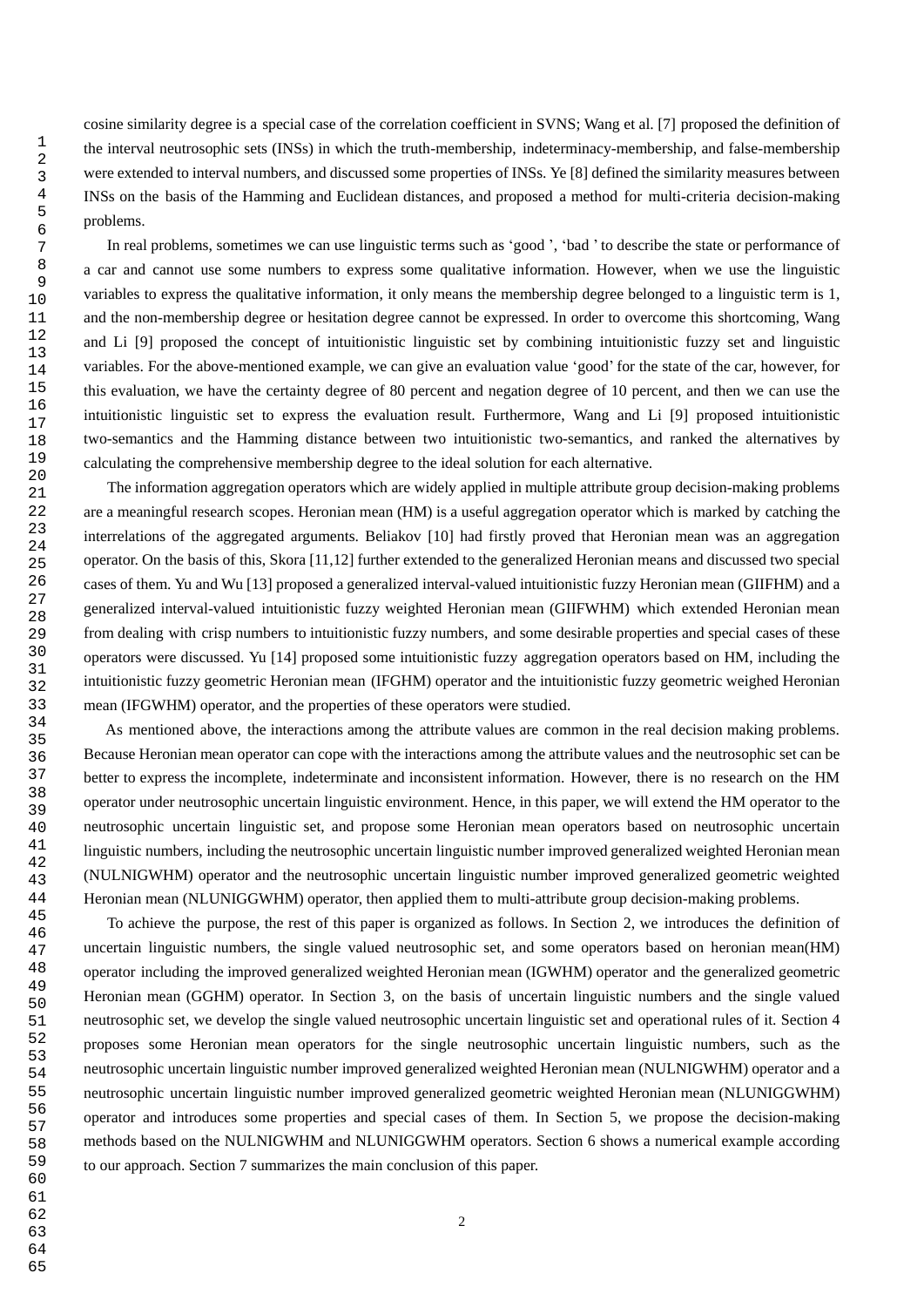# **2. Preliminaries**

 

### **2.1 The linguistic set and uncertain linguistic numbers**

The linguistic set is regarded as a good tool to express the qualitative information, we can express the linguistic set by  $S = (s_0, s_1, \dots, s_{l-1})$ , and  $S_\theta(\theta = 1, 2, \dots, l-1)$  can be called an linguistic number, *l* is an odd value which can be the values of 3,5,7,9,etc. For example, when  $\mathbf{l} = 9$ ,  $S = (s_0, s_1, s_2, s_3, s_4, s_5, s_6, s_7, s_8)$  = (extremely poor, very poor, poor, slightly poor, fair, slightly good, good, very good, extremely good).

Let  $s_i$  and  $s_j$  be any two linguistic numbers in linguistic set S, they have the following characteristics [15,16]: (i) If  $i > j$ , then  $s_i > s_j$ ;

(ii) There exists negative operator:  $neg(S_i) = s_j$ , where  $j = l - 1 - i$ ;

(iii) If 
$$
s_i \geq s_j
$$
,  $\max(s_i, s_j) = s_i$ ;

(iv) If 
$$
s_i \leq s_j
$$
,  $min(s_i, s_j) = s_i$ .

The continuous linguistic set  $\overline{S} = \{s_\alpha \mid \alpha \in \mathbb{R}^+\}$ , which can overcome the weakness of the loss of information in the process of calculations, is the extension of original discrete linguistic set  $S = (s_0, s_1, \dots, s_{t-1})$ , and  $\overline{S} = \{s_\alpha \mid \alpha \in R^+\}$  meets the strictly monotonically increasing condition [21, 22]. Some operational rules are defined as follows[15,16].

$$
(1) \quad \beta s_i = s_{\beta \times i} \quad \beta \ge 0 \tag{1}
$$

$$
(2) \quad S_i \oplus S_j = S_{i+j} \tag{2}
$$

$$
(3) \quad s_i \otimes s_j = s_{i \times j} \tag{3}
$$

(4) 
$$
(s_i)^n = s_{i^n} \quad n \ge 0
$$

**Definition 1** [17]. Suppose  $\tilde{s} = [s_a, s_b]$ ,  $s_a s_b \in \overline{S}$  with  $a \leq b$  are the lower limit and the upper limit of  $\tilde{s}$ , respectively, then  $\tilde{s}$  is called an uncertain linguistic variable.

Let  $\tilde{S}$  be a set of all uncertain linguistic variables,  $\tilde{S}_1 = [S_{a1}, S_{b1}]$  and  $\tilde{S}_2 = [S_{a2}, S_{b2}]$  be any two uncertain

linguistic variables, the operational rules are defined as follows [18,19]:  
\n(1) 
$$
\tilde{s}_1 \oplus \tilde{s}_2 = [s_{a1}, s_{b1}] \oplus [s_{a2}, s_{b2}] = [s_{a1+a2}, s_{b1+b2}]
$$
 (5)

(2) 
$$
\tilde{s}_1 \otimes \tilde{s}_2 = [s_{a1}, s_{b1}] \otimes [s_{a2}, s_{b2}] = [s_{a1 \times a2}, s_{b1 \times b2}]
$$
 (6)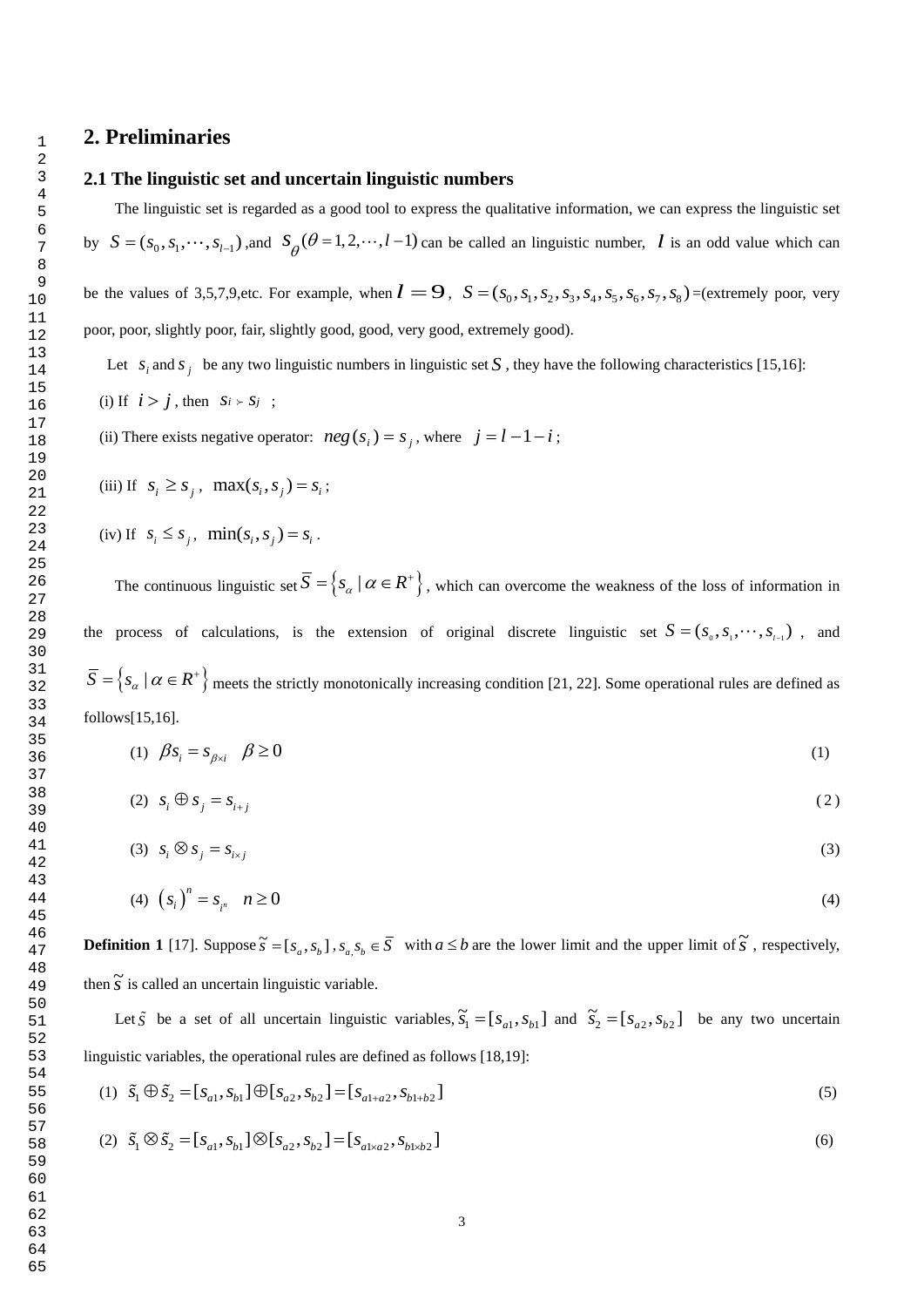65

(3) 
$$
\lambda \tilde{s}_1 = \lambda [s_{a1}, s_{b1}] = [s_{\lambda * a1}, s_{\lambda * b1}], \lambda \ge 0
$$
 (7)

(4) 
$$
(\tilde{s}_1)^{\lambda} = [s_{a1}, s_{b1}]^{\lambda} = [s_{a1^{\lambda}}, s_{b1^{\lambda}}], \lambda \ge 0
$$
 (8)

#### **2.2. The single valued neutrosophic set**

**Definition 2** [5]. Let *X* be a universe of discourse, with a generic element in *X* denoted by  $x$ . A single valued neutrosophic set A in *X* is

$$
A = \left\{ x | (T_A(x), I_A(x), F_A(x)) | x \in X \right\} \tag{9}
$$

where  $T_A(x)$ ,  $I_A(x)$  and  $F_A(x)$  are the truth-membership, indeterminacy-membership and falsity-membership function,

separately. For each point  $x \in X$ , we have that  $T_A(x)$ ,  $I_A(x)$ ,  $F_A(x) \in [0,1]$ , and  $0 \le T_A(x) + I_A(x) + F_A(x) \le 3$ .

**Definition 3** [20]. Suppose  $A = \{x | (T_A(x), I_A(x), F_A(x)) | x \in X\}$  and  $B = \{x | (T_B(x), I_B(x), F_B(x)) | x \in X\}$  are two NSs. If and

only if  $T_A(x) \le T_B(x)$ ,  $I_A(x) \ge I_B(x)$ ,  $F_A(x) \ge F_B(x)$  for all x in x, then  $A \le B$ .

## **2.3. Some operators based on heronian mean(HM) operator**

Heronian mean (HM) is a useful aggregation operator which is marked by catching the interrelations of the aggregated arguments [21,22] and can be defined as follows.

**Definition 4** [22]: Let  $I = [0,1], H : I_n \to I$ , if

$$
H(x_1, x_2, \cdots, x_n) = \frac{2}{n(n+1)} \sum_{i=1}^n \sum_{j=i}^n \sqrt{x_i x_j}
$$
(10)

then  $H(x_1, x_2, \dots, x_n)$  is called the Heronian mean (HM) operator.

**Definition 5** [21,22]. A GHM operator of dimension *n* is a mapping,  $GHM: I^n \rightarrow I$ , so that,

*GHM* 
$$
^{p,q}(x_1, x_2, \dots, x_n) = \left(\frac{2}{n(n+1)} \sum_{i=1}^n \sum_{j=i}^n x_i^p x_j^q\right)^{\frac{1}{p+q}}
$$
 (11)

where  $p, q \ge 0$  and  $I = [0,1]$ . Then *GHM* <sup> $p,q$ </sup> is called the generalized Heronian mean (GHM) operator.

It is easy to prove that the GHM operator has the following properties [23].

## **Theorem 1 (Idempotency)**

Let  $x_i = x$  for all  $i = 1, 2, \dots, n$ , then

$$
GHM^{p,q}(x_1, x_2, \cdots, x_n) = x.
$$
\n<sup>(12)</sup>

#### **Theorem 2 (Monotonicity)**

Let  $(x_1, x_2, \dots, x_n)$  and  $(y_1, y_2, \dots, y_n)$  be two collections of the nonnegative numbers, if  $x_i \le y_i$  for all  $i = 1, 2, \dots, n$ , then

$$
GHM^{p,q}(x_1, x_2, \cdots, x_n) \leq GHM^{p,q}(y_1, y_2, \cdots, y_n).
$$
\n(13)

#### **Theorem 3 (Boundary)**

**Theorem 3 (Boundary)**<br>GHM operator lies between the max and min operators,  $a_{\min} = \min(x_1, x_2, \dots, x_n)$ ,  $a_{\max} = \max(x_1, x_2, \dots, x_n)$ , i.e.

$$
a_{\min} \leq GHM^{p,q}(x_1, x_2, \cdots, x_n) \leq a_{\max}(x_1, x_2, \cdots, x_n).
$$
 (14)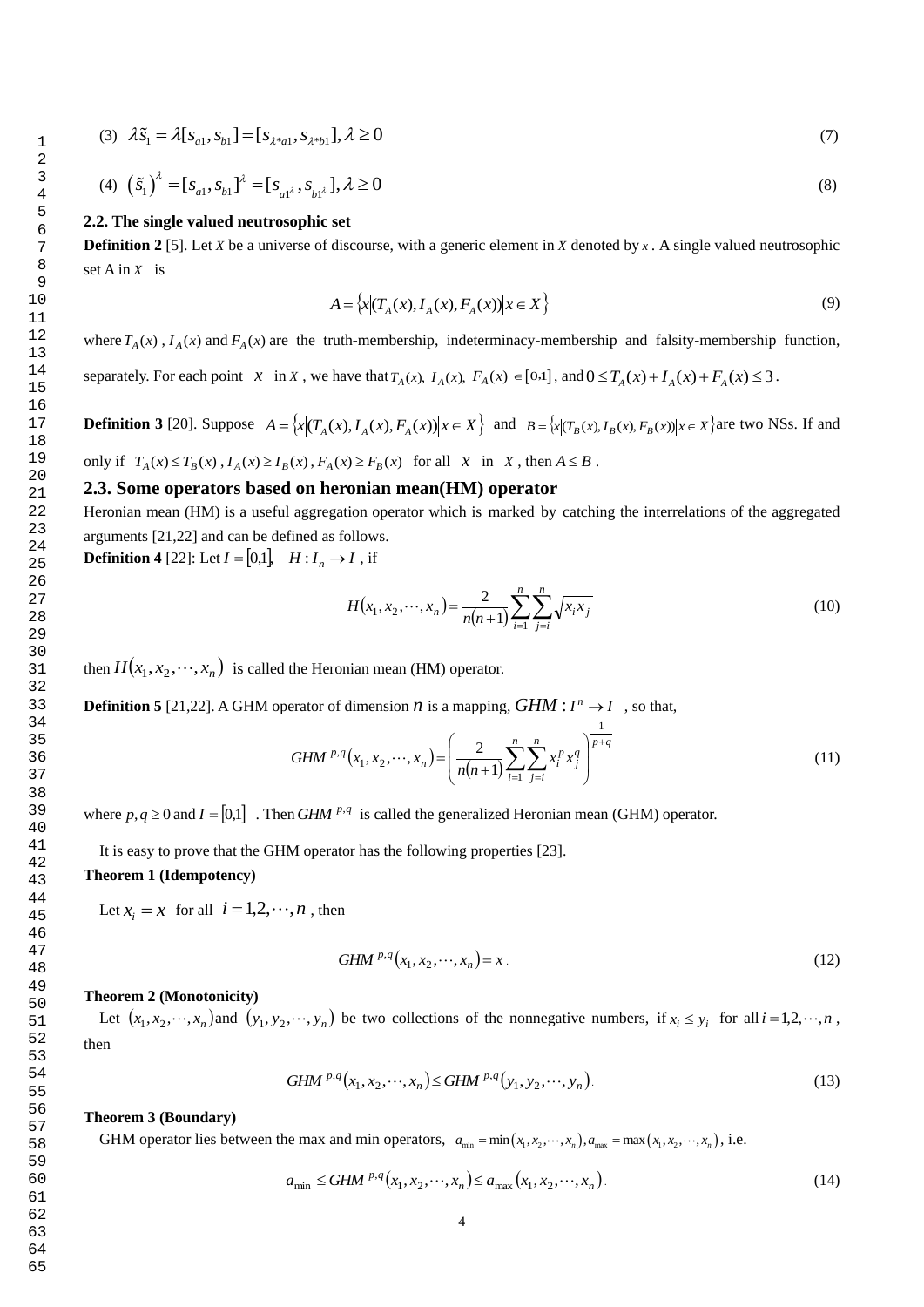**Definition 6** [13] Let  $p, q \ge 0$ , and  $x_i(i = 1, 2, \dots, n)$  be a collection of nonnegative numbers.  $W = (w_1, w_2, \dots, w_n)^T$  is the

weight vector of  $x_i (i = 1, 2, \dots, n)$ , and satisfies  $w_i \ge 0$ ,  $\sum_{i=1}^n w_i =$ *n i wi* 1 1 .If

$$
GWHM^{p,q}(x_1, x_2, \cdots, x_n) = \left(\frac{2}{n(n+1)} \sum_{i=1}^n \sum_{j=i}^n (w_i x_i)^p (w_j x_j)^q\right)^{\frac{1}{p+q}}
$$
(15)

then *GWHM*  $P \cdot q$  is called the generalized weighted Heronian mean (GWHM) operator.

**Definition 7** [24] Let  $p, q \ge 0$ , and  $x_i(i = 1, 2, \dots, n)$  be a collection of nonnegative numbers.  $W = (w_1, w_2, \dots, w_n)^T$  is the

weight vector of  $x_i (i = 1, 2, \dots, n)$ , and satisfies  $w_i \ge 0$ ,  $\sum_{i=1}^n w_i =$ *n i wi* 1 1 .If

IGWHM <sup>p,q</sup> 
$$
(x_1, x_2, \dots, x_n)
$$
 = 
$$
\frac{\left(\sum_{i=1}^{n} \sum_{j=i}^{n} w_i w_j x_i^p x_j^q\right)^{\frac{1}{p+q}}}{\left(\sum_{i=1}^{n} \sum_{j=i}^{n} w_i w_j\right)^{\frac{1}{p+q}}}
$$
 (16)

then *IGWHM*<sup> $p,q$ </sup> is called the improved generalized weighted Heronian mean (IGWHM) operator. Similar to Theorems 1-3, it is easy to prove the *IGWHM*  $P$ -*q* operator has these properties [24]. **Theorem 4 (Idempotency)**

Let  $x_i = x$  for all  $j = 1, 2, \dots, n$ , then

IGWHM 
$$
^{p,q}(x_1, x_2, \cdots, x_n) = x
$$
 (17)

#### **Theorem 5 (Monotonicity)**

Let  $(x_1, x_2, \dots, x_n)$  and  $(y_1, y_2, \dots, y_n)$  be two collections of the nonnegative numbers, if  $x_j \leq y_j$  for all  $j = 1, 2, \dots, n$ ,

then

IGWHM <sup>p,q</sup>(x<sub>1</sub>, x<sub>2</sub>,...,x<sub>n</sub>) 
$$
\leq
$$
 IGWHM <sup>p,q</sup>(y<sub>1</sub>, y<sub>2</sub>,...,y<sub>n</sub>). (18)

#### **Theorem 6 (Boundary)**

*IGWHM* <sup>*p*,*q*</sup> operator lies between the max and min operators,  $a_{\min} = (x_1, x_2, \dots, x_n) a_{\max} = (x_1, x_2, \dots, x_n)$  i.e.

$$
a_{\min}(x_1, x_2, \cdots, x_n) \le \text{IGWHM}^{p,q}(x_1, x_2, \cdots, x_n) \le a_{\max}(x_1, x_2, \cdots, x_n). \tag{19}
$$

In the following, we can analyze some special cases of the IGWHM operator (1) When  $q = 0$ , then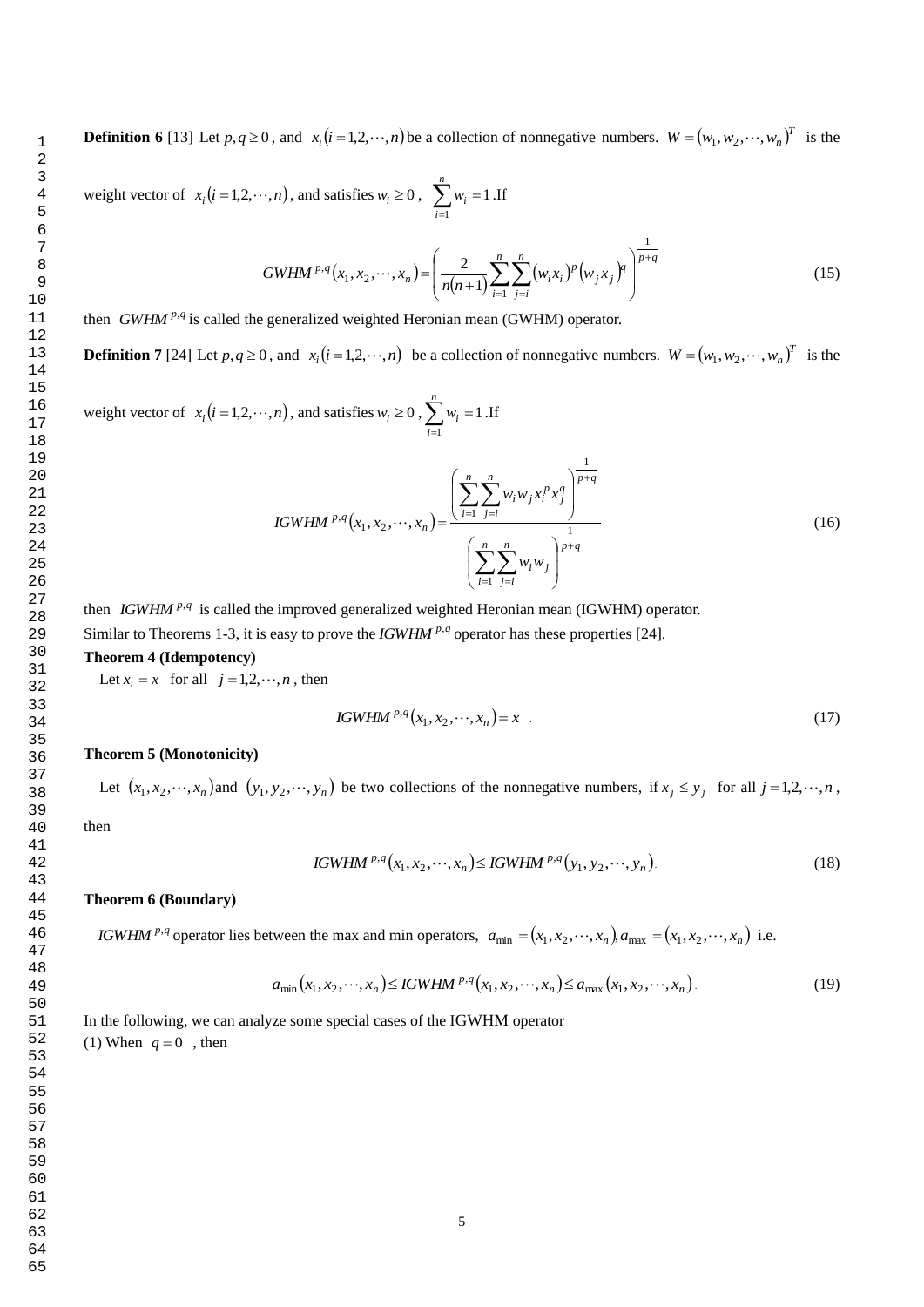IGWHM <sup>p,0</sup>(x<sub>1</sub>, x<sub>2</sub>,...,x<sub>n</sub>) = 
$$
\frac{\left(\sum_{i=1}^{n} \sum_{j=i}^{n} w_{i} w_{j} x_{i}^{p}\right)^{\frac{1}{p}}}{\left(\sum_{i=1}^{n} \sum_{j=i}^{n} w_{i} w_{j}\right)^{\frac{1}{p}}}
$$
(20)

Further, when  $p = 1$ , there is

IGWHM<sup>1,0</sup>(x<sub>1</sub>, x<sub>2</sub>,...,x<sub>n</sub>) = 
$$
\frac{\sum_{i=1}^{n} \sum_{j=i}^{n} w_i w_j x_i}{\sum_{i=1}^{n} \sum_{j=i}^{n} w_i w_j}.
$$
 (21)

(2) When  $p = 0$ , then

IGWHM <sup>0,q</sup> 
$$
(x_1, x_2, \dots, x_n)
$$
 = 
$$
\frac{\left(\sum_{i=1}^n \sum_{j=i}^n w_i w_j x_j^q\right)^{\frac{1}{q}}}{\left(\sum_{i=1}^n \sum_{j=i}^n w_i w_j\right)^{\frac{1}{q}}}.
$$
 (22)

From here we see that the parameters  $p$  and  $q$  don't have the interchangeability. (3) When  $p = q = 1$ , then

IGWHM<sup>1,1</sup>(x<sub>1</sub>, x<sub>2</sub>,...,x<sub>n</sub>) = 
$$
\frac{\left(\sum_{i=1}^{n} \sum_{j=i}^{n} w_i w_j x_i x_j\right)^{\frac{1}{2}}}{\left(\sum_{i=1}^{n} \sum_{j=i}^{n} w_i w_j\right)^{\frac{1}{2}}}.
$$
(23)

Based on HM and GHM operators, Yu [14] propose the generalized geometric Heronian mean (GGHM) operator shown as follows.

**Definition 8** [14] Let  $p, q \ge 0$ , and  $x_i(i = 1,2,\dots,n)$  be a collection of nonnegative numbers. If

GGHM <sup>p,q</sup>(x<sub>1</sub>, x<sub>2</sub>,...,x<sub>n</sub>) = 
$$
\frac{1}{p+q} \prod_{i=1}^{n} \prod_{j=i}^{n} (px_i + qx_j) \frac{2}{n(n+1)}
$$
 (24)

then *GGHM* <sup>p,q</sup> is called the generalized geometric Heronian mean (GGHM) operator.

Similar to GHM operator, the GGHM operator also only takes the correlations of the aggregated arguments into account and ignores their own weights.

**Definition 9** [14] Let  $p, q \ge 0$ , and  $x_i(i = 1, 2, \dots, n)$  be a collection of nonnegative numbers.  $W = (w_1, w_2, \dots, w_n)^T$  is the

weight vector of  $x_i (i = 1, 2, \dots, n)$ , and satisfies  $w_i \ge 0$ ,  $\sum_{i=1}^n w_i =$ *n i wi* 1 1 .If

IGGWHM <sup>p,q</sup>(x<sub>1</sub>, x<sub>2</sub>,...,x<sub>n</sub>) = 
$$
\frac{1}{p+q} \prod_{i=1}^{n} \prod_{j=i}^{n} (px_i + qx_j)^{\frac{2(n+1-i)}{n(n+1)} \sum_{k=i}^{w_j} w_k}.
$$
 (25)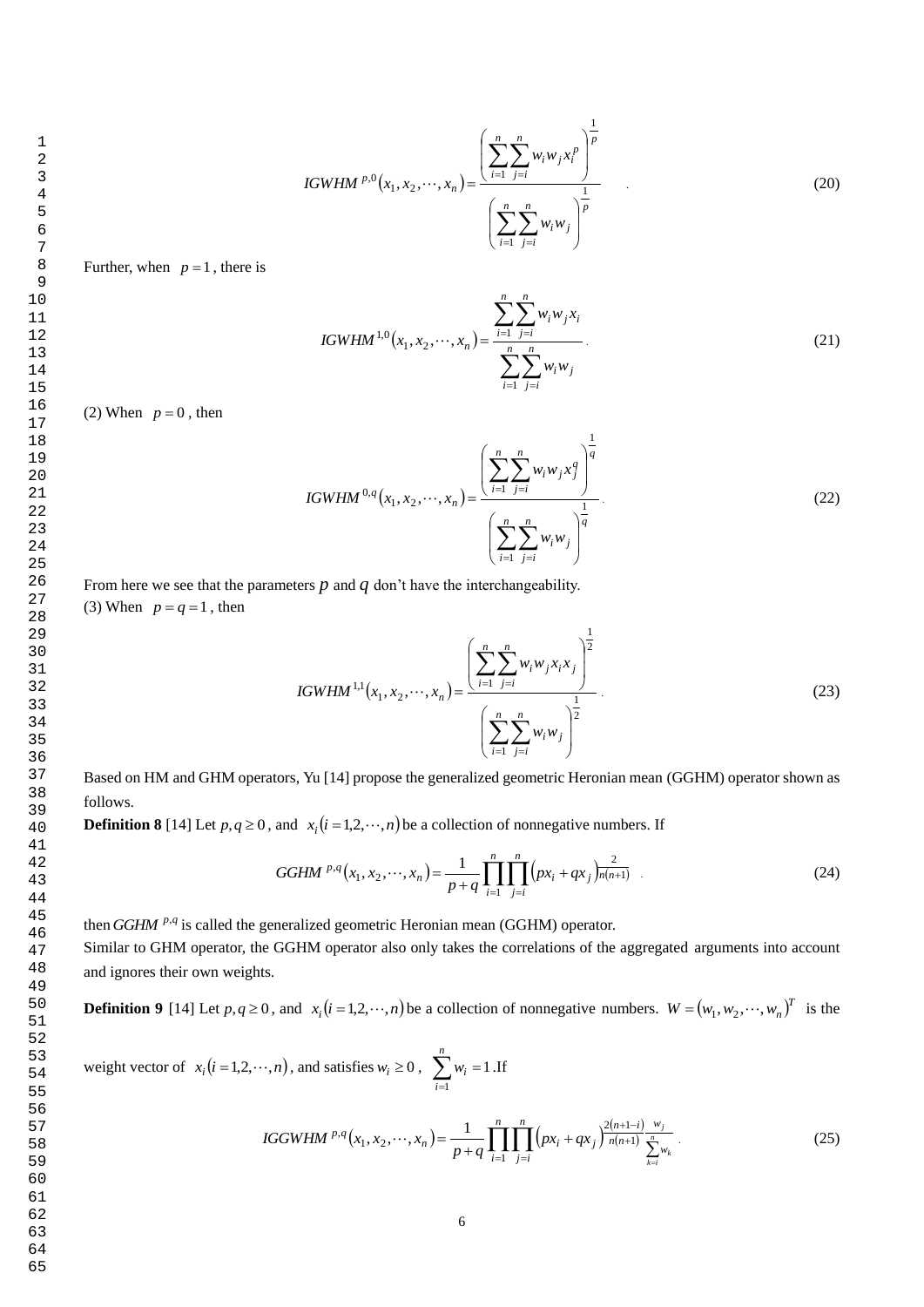then *IGGWHM* <sup>p,q</sup> is called the improved generalized geometric weighted Heronian mean (IGGWHM) operator. Similar to Theorems 1-3, it is easy to prove the *IGGWHM*  $P$ -*q* operator has these properties [24]. **Theorem 7 (Reducibility).**

Let 
$$
W = \left(\frac{1}{n}, \frac{1}{n}, \cdots, \frac{1}{n}\right)^T
$$
, then

 *<sup>n</sup> p q n p q IGGHM x* , *x* , , *x GGHM x* , *x* , , *x* <sup>1</sup> <sup>2</sup> , 1 2 , (26)

#### **Theorem 8 (Idempotency)**

Let  $x_i = x$  for all  $i = 1, 2, \dots, n$ , then

$$
IGGWHM^{p,q}(x_1, x_2, \cdots, x_n) = x.
$$
\n<sup>(27)</sup>

#### **Theorem 9 (Monotonicity)**

Let  $(x_1, x_2, \dots, x_n)$  and  $(y_1, y_2, \dots, y_n)$  be two collections of the nonnegative numbers, if  $x_i \leq y_i$  for all  $i = 1, 2, \dots, n$ , then

IGGWHM <sup>p,q</sup>(x<sub>1</sub>, x<sub>2</sub>,...,x<sub>n</sub>) 
$$
\leq
$$
 IGGWHM <sup>p,q</sup>(y<sub>1</sub>, y<sub>2</sub>,...,y<sub>n</sub>). (28)

#### **Theorem 10 (Boundary)**

The *IGGHM*<sup>*p*,*q*</sup> operator lies between the max and min operators,  $a_{\min} = (x_1, x_2, \dots, x_n) a_{\max} = (x_1, x_2, \dots, x_n)$  i.e.,

$$
a_{\min}(x_1, x_2, \cdots, x_n) \le \text{IGGWHM}^{p,q}(x_1, x_2, \cdots, x_n) \le a_{\max}(x_1, x_2, \cdots, x_n)
$$
\n(29)

In the following, we can analyze some special cases of the *IGGWHM* <sup>p,q</sup> operator

(1) When  $q = 0$ , then

IGGHM <sup>p,0</sup>(x<sub>1</sub>, x<sub>2</sub>,...,x<sub>n</sub>) = 
$$
\prod_{i=1}^{n} \prod_{j=i}^{n} (x_i)^{\frac{2(n+1-i)}{n(n+1)} \frac{w_j}{\sum_{k=i}^{n} w_k}}
$$
(30)

From here we see that *IGGHM*<sup> $p,0$ </sup> does not have any relationship with  $p$ .

(2) When  $p = 0$ , then

IGGHM <sup>0,q</sup>(x<sub>1</sub>, x<sub>2</sub>,...,x<sub>n</sub>) = 
$$
\prod_{i=1}^{n} \prod_{j=i}^{n} (x_j)^{\frac{2(n+1-i)}{n(n+1)} \frac{w_j}{\sum_{k=i}^{n} w_k}}
$$
(31)

Similarly, *IGGHM* <sup>0,*q*</sup> does not have any relationship with *q*.

(3) When  $p = q = 1$ , then

IGGHM<sup>1,1</sup>(x<sub>1</sub>, x<sub>2</sub>,...,x<sub>n</sub>) = 
$$
\frac{1}{2} \prod_{i=1}^{n} \prod_{j=i}^{n} (x_i + x_j)^{\frac{2(n+1-i)}{n(n+1)} \sum_{\substack{n\\k=i}}^{w_j} (x_k + x_j)^{\frac{2(n+1-i)}{n}}.
$$
 (32)

# **3. The single valued neutrosophic uncertain linguistic set**

**Definition 10.** Let  $[s_{\theta(x)}, s_{\tau(x)}] \in \overline{S}$ , and X be the given discourse domain, then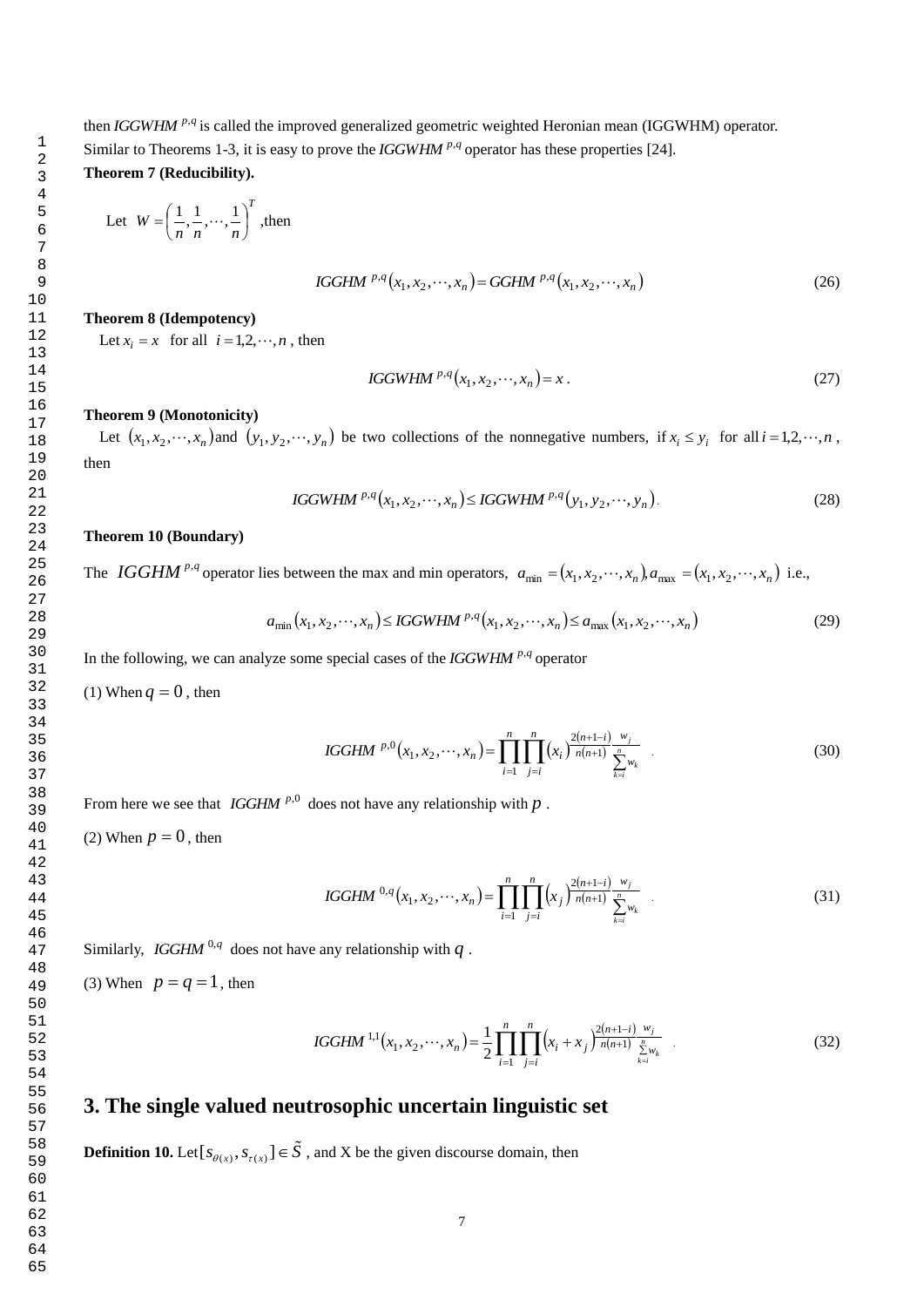$$
A = \{ \langle x | [s_{\theta(x)}, s_{\tau(x)}], (\tilde{t}(x), \tilde{t}(x), \tilde{f}(x)) | x \in X \} .
$$
 (33)

is called a single valued neutrosophic uncertain linguistic set (SVNULS) where  $s_{\theta(x)}, s_{\tau(x)} \in S$ , and  $\tilde{t}(x), \tilde{t}(x)$  and  $\tilde{f}(x)$  are three sets of some single value in real unit interval [0,1] which express the truth-membership, indeterminacy-membership and falsity-membership function of the element *x* to A separately.

**Definition 11.** Let  $A = \{ \langle x | [s_\theta, s_\tau], (\tilde{t}, \tilde{t}, \tilde{f}) \rangle \mid x \in X \}$  be a single valued neutrosophic uncertain linguistic set, and  $\tilde{a} = \langle [s_\theta, s_\tau], (\tilde{t}, \tilde{i}, \tilde{f}) \rangle$  is called a single valued neutrosophic uncertain linguistic number (SVNULN).

Suppose  $\tilde{a}_1 = \langle [s_{\theta_1}, s_{\tau_1}], (\tilde{t}_1, \tilde{t}_1, \tilde{t}_1) \rangle$  and  $\tilde{a}_2 = \langle [s_{\theta_2}, s_{\tau_2}], (\tilde{t}_2, \tilde{t}_2, \tilde{t}_2) \rangle$  are any two single valued neutrosophic uncertain linguistic numbers, the operational laws are defined as follows:

(1) 
$$
\tilde{a}_1 + \tilde{a}_2 = \left\langle \left[ s_{\theta_1 + \theta_2}, s_{\tau_1 + \tau_2} \right], \left( \tilde{t}_1 + \tilde{t}_2 - \tilde{t}_1 \tilde{t}_2, \tilde{t}_1 \tilde{t}_2, \tilde{f}_1 \tilde{f}_2 \right) \right\rangle;
$$
 (34)

$$
(2) \quad \widetilde{a}_1 \otimes \widetilde{a}_2 = \left\langle \left[ s_{\theta_1 \theta_2}, s_{\tau_1 \tau_2} \right] \left( \widetilde{t}_1 \widetilde{t}_2, \widetilde{t}_1 + \widetilde{t}_2 - \widetilde{t}_1 \widetilde{t}_2, \widetilde{f}_1 + \widetilde{f}_2 - \widetilde{f}_1 \widetilde{f}_2 \right) \right\rangle; \tag{35}
$$

$$
(3) \quad \lambda \widetilde{a}_1 = \left\langle \left[ s_{\lambda \theta_1}, s_{\lambda \tau_1} \right] \left( 1 - \left( 1 - \widetilde{t}_1 \right)^{\lambda}, \left( \widetilde{t}_1 \right)^{\lambda}, \left( \widetilde{f}_1 \right)^{\lambda} \right) \right\rangle, \quad \lambda \ge 0; \tag{36}
$$

$$
(4) \quad \widetilde{a}_1^{\lambda} = \left\langle \left[ s_{\theta_1^{\lambda}}, s_{\tau_1^{\lambda}} \right] \left( \left( \widetilde{t}_1 \right)^{\lambda}, 1 - \left( 1 - \widetilde{t}_1 \right)^{\lambda}, 1 - \left( 1 - \widetilde{t}_1 \right)^{\lambda} \right) \right\rangle \quad , \lambda \ge 0 \tag{37}
$$

Obviously, these operational results are still the single valued neutrosophic uncertain linguistic numbers.

**Theorem 11**. Let  $\tilde{a}_1 = \langle [s_{\theta_1}, s_{\tau_1}], (\tilde{t}_1, \tilde{t}_1, \tilde{t}_1] \rangle$  and  $\tilde{a}_2 = \langle [s_{\theta_2}, s_{\tau_2}], (\tilde{t}_2, \tilde{t}_2, \tilde{t}_2] \rangle$  be any two single valued neutrosophic uncertain linguistic numbers, the operational laws have the following characteristics.

$$
(1) \quad \tilde{a}_1 + \tilde{a}_2 = \tilde{a}_2 + \tilde{a}_1 \tag{38}
$$

$$
(2) \quad \tilde{a}_1 \otimes \tilde{a}_2 = \tilde{a}_2 \otimes \tilde{a}_1 \tag{39}
$$

(3) 
$$
\lambda(\tilde{a}_1 + \tilde{a}_2) = \lambda \tilde{a}_1 + \lambda \tilde{a}_2, \lambda \ge 0
$$
 (40)

$$
(4) \quad \lambda_1 \tilde{a}_1 + \lambda_2 \tilde{a}_1 = (\lambda_1 + \lambda_2) \tilde{a}_1, \ \lambda_1, \lambda_2 \ge 0
$$
\n
$$
(41)
$$

(5) 
$$
\tilde{a}_1^{\lambda_1} \otimes \tilde{a}_1^{\lambda_2} = (\tilde{a}_1)^{\lambda_1 + \lambda_2}, \lambda_1, \lambda_2 \ge 0
$$
 (42)

(6) 
$$
\tilde{a}_1^{\lambda_1} \otimes \tilde{a}_2^{\lambda_1} = (\tilde{a}_1 \otimes \tilde{a}_2)^{\lambda_1}, \lambda_1 \ge 0
$$
 (43)

#### **Proof:**

64 65 (1) Formula (38) is obviously right according to the operational rule (1) expressed by (34).

(2) Formula (39) is obviously right according to the operational rule (2) expressed by (35).

(3) For the left hand of (40), we have

$$
\tilde{a}_1 + \tilde{a}_2 = \left\langle \left[ s_{\theta_1 + \theta_2}, s_{\tau_1 + \tau_2} \right], \left( \tilde{t}_1 + \tilde{t}_2 - \tilde{t}_1 \tilde{t}_2, \tilde{t}_1 \tilde{t}_2, \tilde{f}_1 \tilde{f}_2 \right) \right\rangle
$$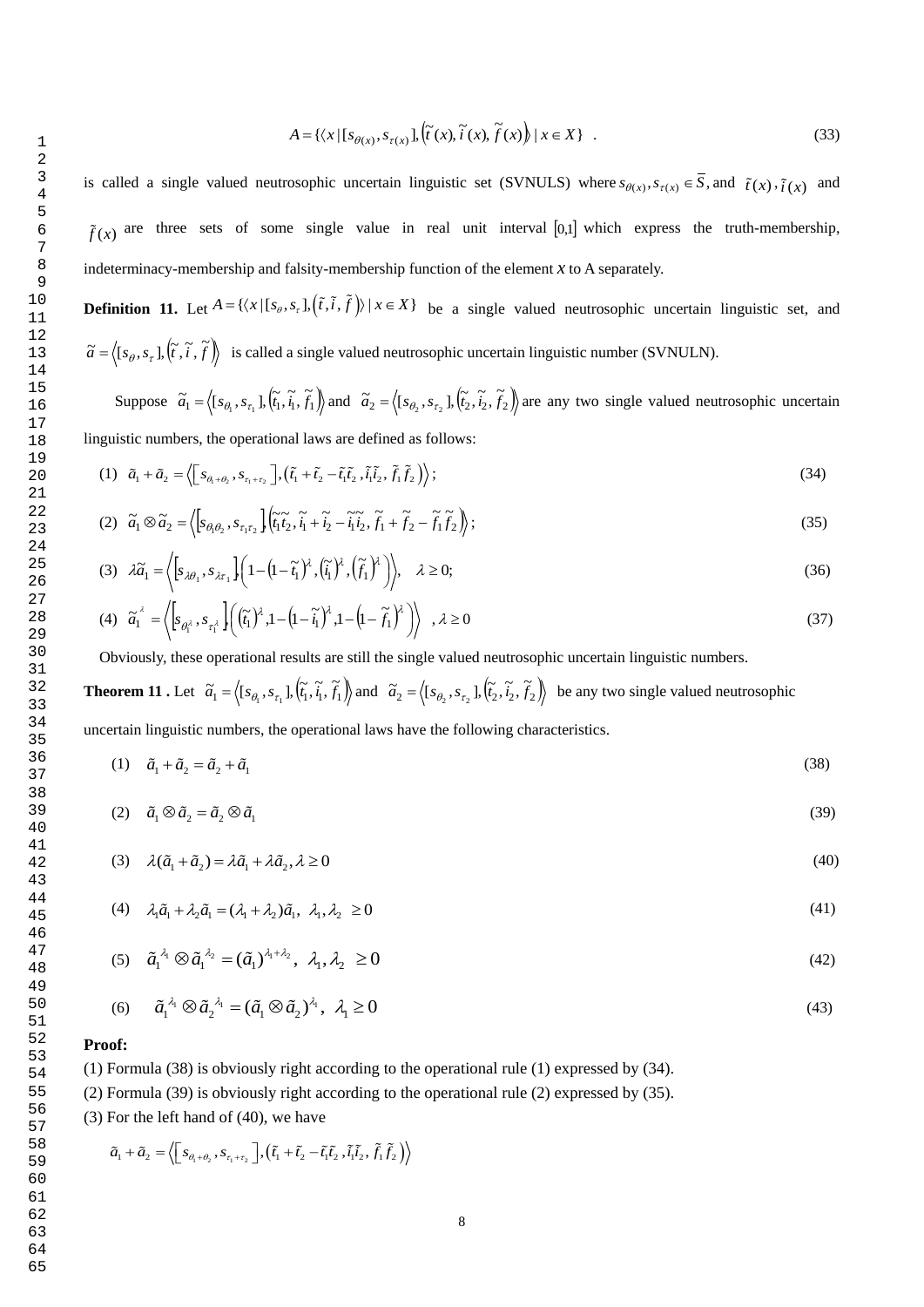then

1

en  
\n
$$
\lambda(\tilde{a}_1 + \tilde{a}_2) = \left\langle \left[ s_{\lambda(\theta_1 + \theta_2)}, s_{\lambda(\tau_1 + \tau_2)} \right], \left( 1 - \left( 1 - \tilde{t}_1 + \tilde{t}_2 - \tilde{t}_1 \tilde{t}_2 \right)^{\lambda}, \left( \tilde{t}_1 \tilde{t}_2 \right)^{\lambda}, \left( \tilde{f}_1 \tilde{f}_2 \right)^{\lambda} \right) \right\rangle
$$

and for the right hand of (40), we have,

$$
\lambda \tilde{a}_1 = \left\langle \left[ s_{\lambda \theta_1}, s_{\lambda \tau_1} \right] \left( 1 - \left( 1 - \tilde{t}_1 \right)^{\lambda}, \left( \tilde{t}_1 \right)^{\lambda} \right] \right\rangle, \quad \lambda \tilde{a}_2 = \left\langle \left[ s_{\lambda \theta_2}, s_{\lambda \tau_2} \right] \left( 1 - \left( 1 - \tilde{t}_2 \right)^{\lambda}, \left( \tilde{t}_2 \right)^{\lambda} \right] \right\rangle
$$
\n
$$
\text{then } \lambda \tilde{a}_1 + \lambda \tilde{a}_2 = \left\langle \left[ s_{\lambda \theta_1 + \lambda \theta_2}, s_{\lambda \tau_1 + \lambda \tau_2} \right] \left( 1 - \left( 1 - \tilde{t}_1 \right)^{\lambda} + 1 - \left( 1 - \tilde{t}_2 \right)^{\lambda} - \left( \left( 1 - \left( 1 - \tilde{t}_1 \right)^{\lambda} \right) \left( 1 - \left( 1 - \tilde{t}_2 \right)^{\lambda} \right) \right), \tilde{t}_1^{\lambda \lambda} \tilde{t}_2^{\lambda \lambda}, \tilde{t}_1^{\lambda \lambda} \tilde{t}_2^{\lambda \lambda} \right\rangle
$$

,i.e.

i.e.  
\n
$$
\lambda \tilde{a}_1 + \lambda \tilde{a}_2 = \left\langle \left[ s_{\lambda(\theta_1 + \theta_2)}, s_{\lambda(\tau_1 + \tau_2)} \right], \left( 1 - \left( 1 - \tilde{t}_1 + \tilde{t}_2 - \tilde{t}_1 \tilde{t}_2 \right)^{\lambda}, \left( \tilde{t}_1 \tilde{t}_2 \right)^{\lambda}, \left( \tilde{f}_1 \tilde{f}_2 \right)^{\lambda} \right) \right\rangle.
$$

so, we have  $\lambda(\tilde{a}_1 + \tilde{a}_2) = \lambda \tilde{a}_2 + \lambda \tilde{a}_1, \lambda \ge 0$ . i.e., formula (40) is right.

(4) Similar to the proof of (40), it is easy to prove the formula (41) is right. The proof is omitted here. (5) For the left hand of (42), we have

$$
\widetilde{a}_{1}^{\lambda_{1}} = \left\langle \left[s_{\theta_{1}^{\lambda_{1}}}, s_{\tau_{1}^{\lambda_{1}}}\right] \left(\left(\widetilde{t}_{1}\right)^{\lambda_{1}}, 1 - \left(1 - \widetilde{t}_{1}\right)^{\lambda_{1}}, 1 - \left(1 - \widetilde{f}_{1}\right)^{\lambda_{1}}\right)\right\rangle, \quad \widetilde{a}_{1}^{\lambda_{2}} = \left\langle \left[s_{\theta_{1}^{\lambda_{2}}}, s_{\tau_{1}^{\lambda_{2}}}\right] \left(\left(\widetilde{t}_{1}\right)^{\lambda_{2}}, 1 - \left(1 - \widetilde{t}_{1}\right)^{\lambda_{2}}, 1 - \left(1 - \widetilde{f}_{1}\right)^{\lambda_{2}}\right)\right\rangle
$$
\nthen, 
$$
\widetilde{a}_{1}^{\lambda_{1}} \otimes \widetilde{a}_{1}^{\lambda_{2}} = \left\langle \left[s_{\theta_{1}^{\lambda_{1}+\lambda_{2}}}, s_{\tau_{1}^{\lambda_{1}+\lambda_{2}}}\right] \left(\left(\widetilde{t}_{1}\right)^{\lambda_{1}+\lambda_{2}}, 1 - \left(1 - \widetilde{t}_{1}\right)^{\lambda_{1}} + 1 - \left(1 - \widetilde{t}_{1}\right)^{\lambda_{2}} - \left(\left(1 - \left(1 - \widetilde{t}_{1}\right)^{\lambda_{1}}\right)\left(1 - \left(1 - \widetilde{t}_{2}\right)^{\lambda_{2}}\right)\right)\right),
$$
\n
$$
1 - \left(1 - \widetilde{f}_{1}\right)^{\lambda_{1}} + 1 - \left(1 - \widetilde{f}_{1}\right)^{\lambda_{2}} - \left(\left(1 - \left(1 - \widetilde{t}_{1}\right)^{\lambda_{1}}\right)\left(1 - \left(1 - \widetilde{f}_{1}\right)^{\lambda_{2}}\right)\right)\right)\right\rangle
$$

i.e.

$$
\widetilde{a_1}^{\lambda_1} \otimes \widetilde{a_1}^{\lambda_2} = \left\langle \left[ s_{\theta_1^{\lambda_1 + \lambda_2}} , s_{\tau_1^{\lambda_1 + \lambda_2}} \right] , \left( (\widetilde{t_1})^{\lambda_1 + \lambda_2} , 1 - (1 - \widetilde{t_1})^{\lambda_1 + \lambda_2} , 1 - (1 - \widetilde{f_1})^{\lambda_1 + \lambda_2} \right) \right\rangle.
$$

and for the right hand of (42), we have,

$$
\widetilde{a}_1^{\lambda_1+\lambda_2} = \left\langle \left[ s_{\theta_1^{\lambda_1+\lambda_2}} , s_{\tau_1^{\lambda_1+\lambda_2}} \right] \left[ \left( \widetilde{t}_1 \right)^{\lambda_1+\lambda_2}, 1 - \left( 1 - \widetilde{t}_1 \right)^{\lambda_1+\lambda_2}, 1 - \left( 1 - \widetilde{t}_1 \right)^{\lambda_1+\lambda_2} \right] \right\rangle.
$$

So, we have  $\tilde{a}_1^{\lambda_1} \oplus_{\varepsilon} \tilde{a}_1^{\lambda_2} = \tilde{a}_1^{\lambda_1 + \lambda_2}, \lambda_1 \geq 0, \lambda_2 \geq 0$ ε  $\tilde{a}_1^{\lambda_1} \oplus_{\varepsilon} \tilde{a}_1^{\lambda_2} = \tilde{a}_1^{\lambda_1 + \lambda_2}, \lambda_1 \geq 0, \lambda_2 \geq 0$ . i.e., formula (42) is right.

(6) Similar to the proof of (42), it is easy to prove the formula (43) is right. The proof is omitted here.

**Definition 12.** Suppose  $\tilde{a}_1 = \langle [s_{\theta_1}, s_{\tau_1}], (\tilde{i}_1, \tilde{i}_1, \tilde{j}_1] \rangle$  is a single valued neutrosophic uncertain linguistic number, then the expectation value  $E(\tilde{a}_1)$  of  $\tilde{a}_1$  can be defined as follows.

$$
E(\tilde{a}_1) = \frac{1}{3} \times (2 + \tilde{t}_1 - \tilde{t}_1 - \tilde{f}_1) \times s_{(\theta_1 + \tau_1)/2} = s_{(\theta_1 + \tau_1) \times (2 + \tilde{t}_1 - \tilde{t}_1 - \tilde{f})/6}
$$
(44)

**Definition 13.** Suppose  $\tilde{a}_1 = \langle [s_{\theta_1}, s_{\tau_1}], (\tilde{t}_1, \tilde{t}_1, \tilde{t}_1] \rangle$  is a single valued neutrosophic uncertain linguistic number, then the accuracy function  $H(\tilde{a}_1)$  of  $\tilde{a}_1$  can be defined as follows.

$$
H(\tilde{a}_1) = (\tilde{t}_1 + \tilde{t}_1 + \tilde{f}_1) \times s_{(\theta_1 + \tau_1)/2} = s_{(\theta_1 + \tau_1) \times (\tilde{t}_1 + \tilde{t}_1 + \tilde{f}_1)/2}
$$
(45)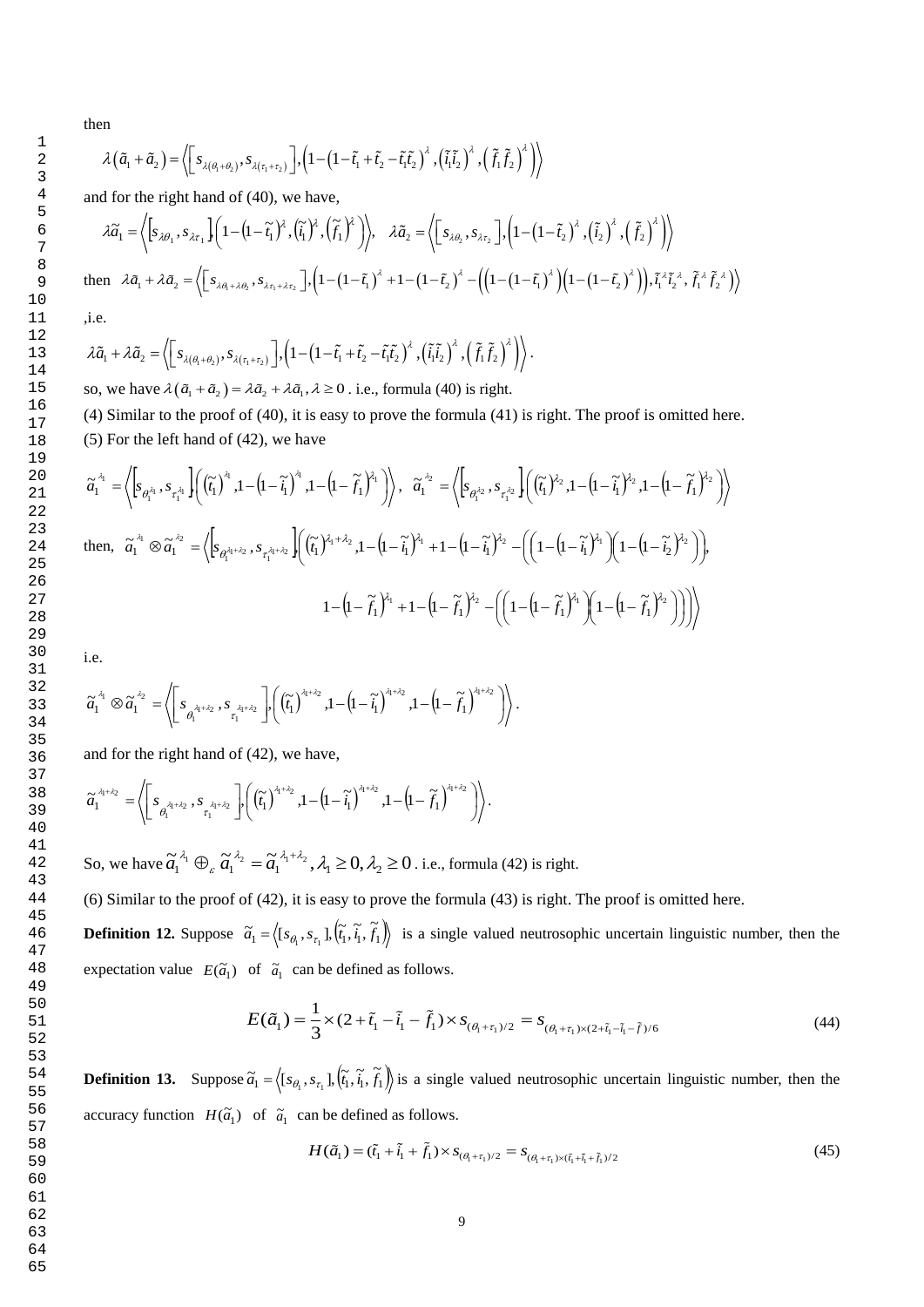65

**Definition 14.** Let  $\tilde{a}_1 = \langle [s_{\theta_1}, s_{\tau_1}], (\tilde{t}_1, \tilde{t}_1, \tilde{t}_1) \rangle$  and  $\tilde{a}_2 = \langle [s_{\theta_2}, s_{\tau_2}], (\tilde{t}_2, \tilde{t}_2, \tilde{t}_2) \rangle$  be any two single valued neutrosophic

uncertain linguistic numbers, then

(1) if  $E(\tilde{a}_1) > E(\tilde{a}_2)$ , then  $\tilde{a}_1 > \tilde{a}_2$ ; (2) if  $E(\tilde{a}_1) = E(\tilde{a}_2)$ , then if  $H(\tilde{a}_1) > H(\tilde{a}_2)$ , then  $\tilde{a}_1 > \tilde{a}_2$ ; If  $H(\tilde{a}_1) = H(\tilde{a}_2)$ , then  $\tilde{a}_1 = \tilde{a}_2$ .

# **4. Some Heronian mean operators based on the single valued neutrosophic**

# **uncertain linguistic variables**

 In this section, we will extend the IGWHM and IGGWHM operators to aggregate the single neutrosophic uncertain linguistic variables, and propose a neutrosophic uncertain linguistic number improved generalized weighted Heronian mean (NULNIGWHM) operator and a neutrosophic uncertain linguistic number improved generalized geometric weighted Heronian mean (NLUNIGGWHM) operator which can be described as follows.

## **4.1 The NULNIGWHM operator**

**Definition 15.** Let  $p, q \ge 0$ , and  $\tilde{a}_i = \langle [s_{\theta_i}, s_{\tau_i}], [\tilde{t}_i, \tilde{t}_i, \tilde{f}_i] \rangle$  $\tilde{a}_i = \langle [s_{\theta_i}, s_{\tau_i}], (\tilde{t}_i, \tilde{t}_i), \tilde{t}_i \rangle \rangle$   $(i = 1, 2, \dots, n)$  be a collection of the single valued neutrosophic

uncertain linguistic numbers.  $W = (w_1, w_2, \dots, w_n)^T$  is the weight vector of  $\tilde{a}_i (i = 1, 2, \dots, n)$ , and satisfies  $w_i \ge 0$ ,  $\sum_{i=1}^{n} w_i =$ *n i wi* 1 1 .

If

$$
NULLNIGWHM^{p,q}(\tilde{a}_1, \tilde{a}_2, \cdots, \tilde{a}_n) = \left(\frac{\sum_{i=1}^n \sum_{j=i}^n w_i w_j \tilde{a}_i^p \tilde{a}_j^q}{\sum_{i=1}^n \sum_{j=i}^n w_i w_j}\right)^{\frac{1}{p+q}}
$$
(46)

then *NULNIGWHM<sup>P,q</sup>* is called the neutrosophic uncertain linguistic number improved generalized weighted Heronian mean operator.

**Theorem 12.** Let  $p, q \ge 0$ , and  $\tilde{a}_i = \langle [s_{\theta_i}, s_{\tau_i}], [\tilde{t}_i, \tilde{t}_i, f_i] \rangle$  $\tilde{a}_i = \langle [s_{\theta_i}, s_{\tau_i}], (\tilde{t}_i, \tilde{t}_i, \tilde{f}_i) \rangle$   $(i = 1, 2, \dots, n)$  be a collection of the single valued neutrosophic

uncertain linguistic numbers.  $W = (w_1, w_2, \dots, w_n)^T$  is the weight vector of  $\tilde{a}_i (i = 1, 2, \dots, n)$ , and

satisfies  $w_i \ge 0$ ,  $\sum_{i=1}^{\infty} w_i =$ *n i wi* 1 1 , then the result aggregated from Definition 15 is still a NULN, and

$$
NULLNIGWHM^{p,q}(\tilde{a}_1, \tilde{a}_2, \dots, \tilde{a}_n) = \left(\frac{\sum_{i=1}^n \sum_{j=i}^n w_i w_j \tilde{a}_i^p \tilde{a}_j^q}{\sum_{i=1}^n \sum_{j=i}^n w_i w_j}\right)^{\frac{1}{p+q}} = \left(\left(\sum_{\substack{\sum_{i=1}^n w_i w_j(\theta_i^p + \theta_j^q) \\ \sum_{i=1}^n w_i w_j(\theta_i^p + \theta_j^q) \\ \sum_{i=1}^n \sum_{j=i}^n w_i w_j(\theta_i^p + \theta_j^q) \\ \sum_{i=1}^n \sum_{j=i}^n w_i w_j(\theta_i^p + \theta_j^q)\right)^{\frac{1}{p+q}}\right)
$$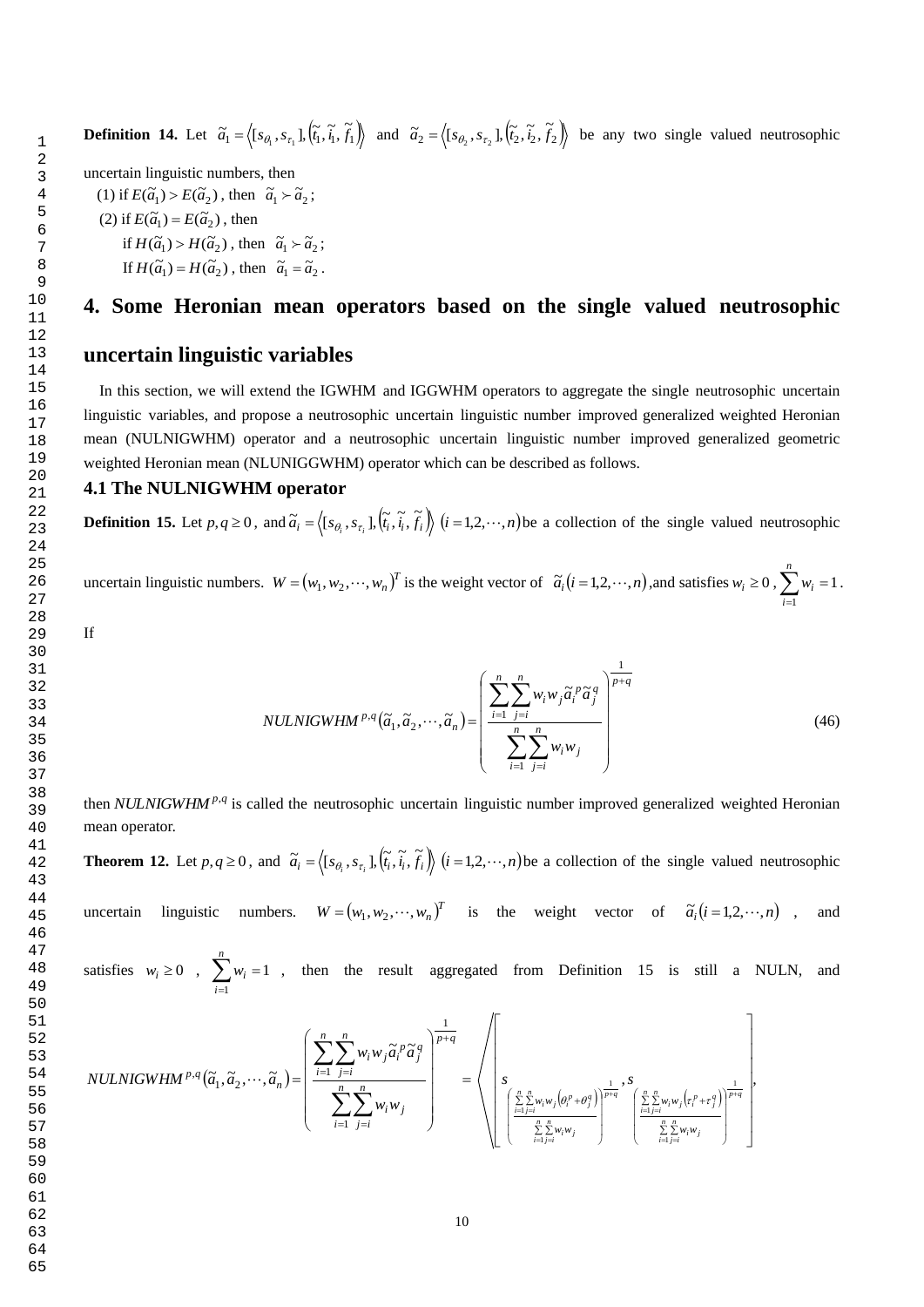$$
\left(\left(1-\left(\prod_{i=1}^{n}\prod_{j=i}^{n}\left(1-\tilde{t}_{i}^{p}\tilde{t}_{j}^{q}\right)^{w_{i}w_{j}}\right)^{\frac{1}{\sum_{i=1}^{n}\sum_{j=i}^{w_{i}w_{j}}}\right)^{1/p+q}, 1-\left(1-\left(\prod_{i=1}^{n}\prod_{j=i}^{n}\left(1-\left(1-\tilde{t}_{i}^{p}\right)^{p}\left(1-\tilde{t}_{j}^{p}\right)^{q}\right)^{w_{i}w_{j}}\right)^{\frac{1}{\sum_{i=1}^{n}\sum_{j=i}^{w_{i}w_{j}}}\right)^{1/p+q},\right)
$$
\n
$$
1-\left(1-\left(\prod_{i=1}^{n}\prod_{j=i}^{n}\left(1-\left(1-\tilde{t}_{i}^{p}\right)^{p}\left(1-\tilde{t}_{j}^{p}\right)^{q}\right)^{w_{i}w_{j}}\right)^{\frac{1}{\sum_{i=1}^{n}\sum_{j=i}^{n}w_{i}w_{j}}\right)^{1/p+q}\right)\right)\tag{47}
$$

**Proof**

 1 2 3

Since 
$$
\tilde{a}'_i = \left\langle \left[ \tilde{c}_{\theta_i^p}, s_{\tau_i^p} \right] \left( (\tilde{t}_i)^p \cdot 1 - (1 - \tilde{t}_i)^p \cdot 1 - (1 - \tilde{t}_i)^p \right) \right\rangle : \tilde{a}''_j = \left\langle \left[ \tilde{c}_{\theta_j^q}, s_{\tau_j^q} \right] \cdot \left( (\tilde{t}_i)^p \cdot 1 - (1 - \tilde{t}_i)^q \cdot 1 - (1 - \tilde{t}_i)^p \right) \right\rangle
$$
  
\nso, 
$$
w_i w_j \tilde{a}_i^{\tau} \tilde{a}_j^{\tau} = \left\langle \left[ s_{w_i w_j \theta_i^p \theta_j^q}, s_{w_i w_j \tau_i^p \tau_j^q} \right] \cdot \left( 1 - (1 - (\tilde{t}_i)^p (\tilde{t}_j)^p)^{w_i w_j}, \left( 1 - (1 - \tilde{t}_i)^p (1 - \tilde{t}_j)^p \right)^{w_i w_j} \right) \right\rangle
$$
  
\nthen 
$$
\sum_{i=1}^n \sum_{j=1}^n w_i w_j \tilde{a}_i^{\tau} \tilde{a}_j^{\tau} = \left\langle \left[ \frac{s_{\frac{x}{\sum_{i,j=1}^n w_i w_j \theta_i^p \theta_j^q}} s_{\frac{x-\frac{x}{\sum_{i,j=1}^n w_i w_j \tau_i^p \tau_i^q}}}{\sum_{i=1}^n \sum_{j=1}^n (1 - (1 - \tilde{t}_i)^p (1 - \tilde{t}_j)^p) \right) \cdot \prod_{i=1}^n \prod_{j=1}^n (1 - (\tilde{t}_i - \tilde{t}_i)^p (1 - \tilde{t}_j)^p) \right\rangle
$$
  
\n
$$
\frac{\prod_{i=1}^n \prod_{j=1}^n (1 - (1 - \tilde{t}_i)^p (1 - \tilde{t}_j)^p) \cdot \prod_{i=1}^n \prod_{j=1}^n (1 - (\tilde{t}_i - \tilde{t}_i)^p (1 - \tilde{t}_j)^p) \right\rangle}{\prod_{i=1}^n \prod_{j=1}^n (1 - (\tilde{t}_i - \tilde{t}_i)^p (1 - \tilde{t}_j)^
$$

- 
- 63
- 64 65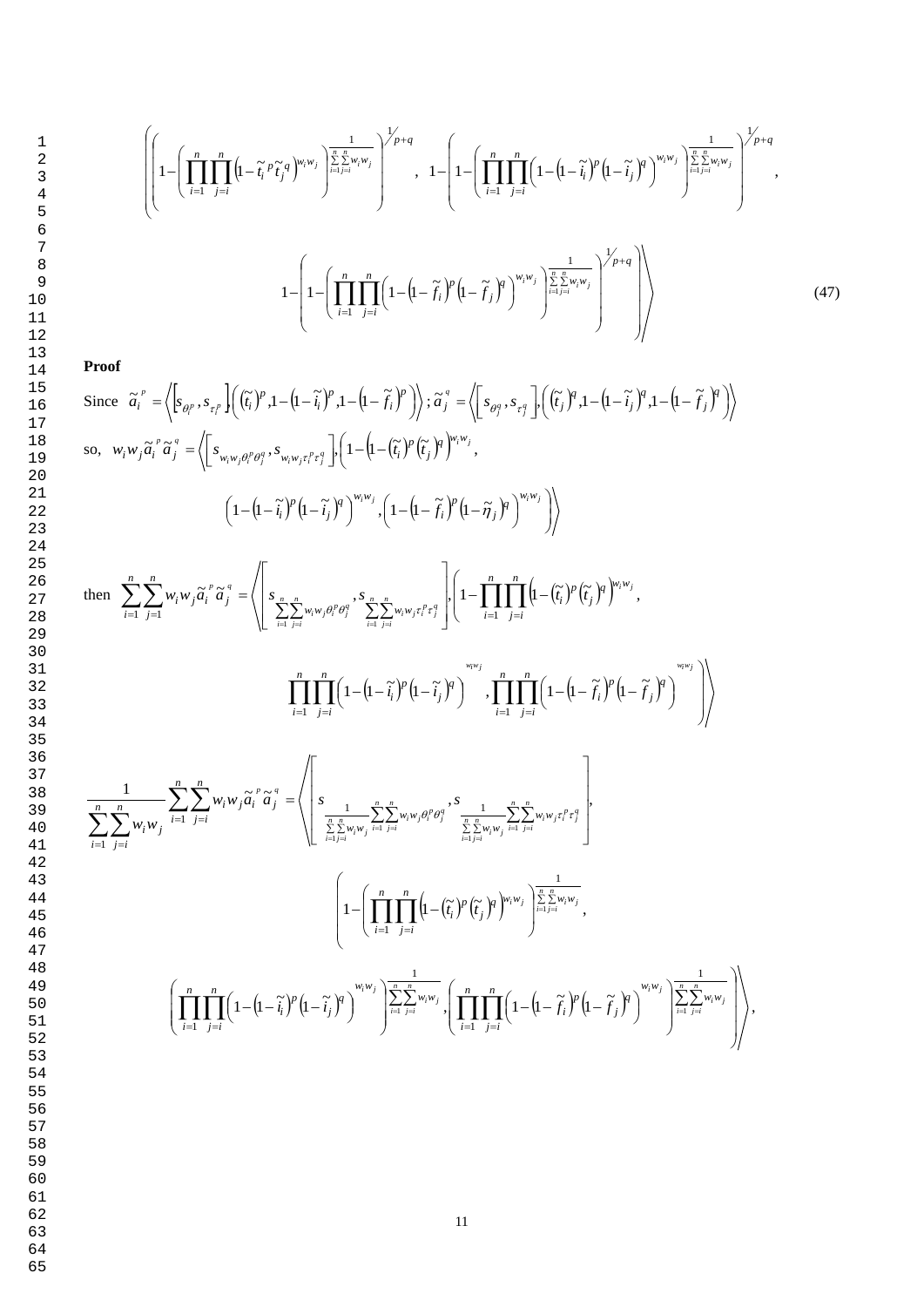$$
\text{and } \left( \frac{\sum_{i=1}^{n} \sum_{j=i}^{n} w_{i} w_{j} \bar{a}_{i}^{p} \bar{a}_{j}^{q}}{\sum_{i=1}^{n} \sum_{j=i}^{n} w_{i} w_{j}} \right)^{\frac{1}{p+q}} = \left\langle \left| \sum_{i=1}^{n} \sum_{j=i}^{n} w_{i} w_{j} e^{i \theta_{i}^{p}} \right|^{q_{i}^{p} \cdot q + \sum_{i=1}^{n} \sum_{j=i}^{n} w_{i} w_{j} e^{i \theta_{i}^{p}}}{\sum_{i=1}^{n} \sum_{j=i}^{n} w_{i} w_{j}} \right|^{q_{i}^{p} \cdot q} \right|
$$
\n
$$
\left( \left| 1 - \left( \prod_{i=1}^{n} \prod_{j=i}^{n} \left( 1 - (\tilde{r}_{i})^{p} (\tilde{r}_{j})^{p} \right)^{w_{i} w_{j}} \right) \frac{\sum_{i=1}^{n} \sum_{j=i}^{n} w_{j} w_{j}}{\sum_{i=1}^{n} \sum_{j=i}^{n} \sum_{j=i}^{n} w_{j} w_{j}} \right|^{q_{i}^{p} \cdot q} \right) \right|^{1/p+q}
$$
\n
$$
1 - \left( 1 - \left( \prod_{i=1}^{n} \prod_{j=i}^{n} \left( 1 - (1 - \tilde{r}_{i})^{p} (1 - \tilde{r}_{j})^{p} \right)^{w_{i} w_{j}} \right) \frac{\sum_{i=1}^{n} \sum_{j=i}^{n} w_{j} w_{j}}{\sum_{i=1}^{n} \sum_{j=i}^{n} \sum_{j=i}^{n} \sum_{j=i}^{n} \sum_{j=i}^{n} \sum_{j=i}^{n} \left( 1 - (1 - \tilde{r}_{i})^{p} (1 - \tilde{r}_{j})^{p} \right)^{w_{i} w_{j}} \right) \right) \right\}^{1/p+q}
$$
\n
$$
\text{So, } NULNIGWHM^{p,q}(\tilde{a}_{1}, \tilde{a}_{2}, \dots, \tilde{a}_{n}) = \left( \frac{\sum_{i=1}^{n} \sum_{j=i}^{n} w_{i} w_{j} \bar{a}_{i}^{p} \bar{a}_{j}^{q}}{\sum_{i=1
$$

which completes the proof of theorem 12.

The NULNIGWHM operator has the properties, such as idempotency, monotonicity and boundedness.

**Theorem 13. (Idempotency)** .

Let all  $\tilde{a}_i = \tilde{a}$  for all *i*  $(i = 1, 2, \dots, n)$ , then

$$
NULLNIGWHM^{p,q}(\tilde{a}_1, \tilde{a}_2, \cdots, \tilde{a}_n) = \tilde{a}.
$$
\n(48)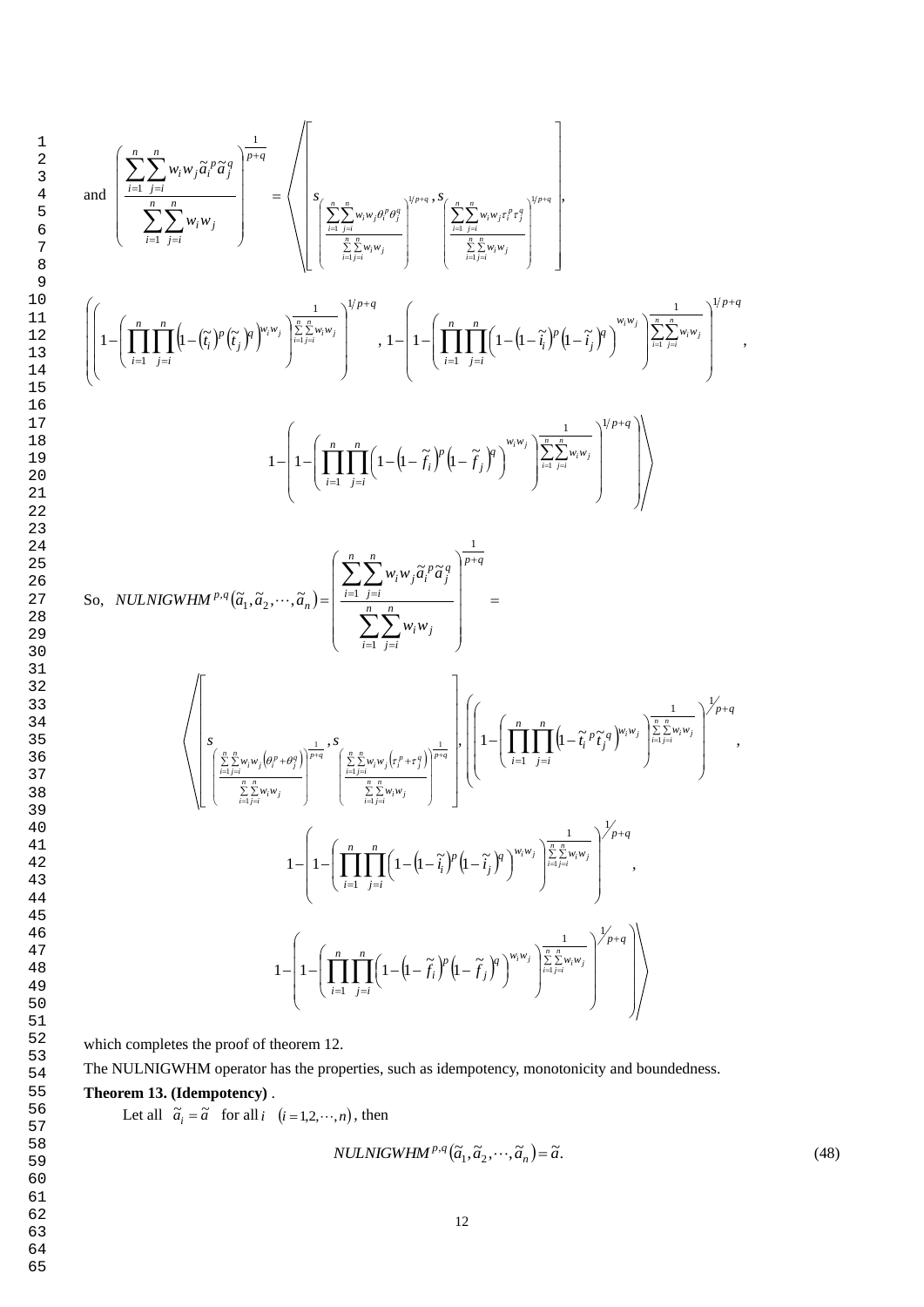Since all 
$$
\tilde{a}_i = \tilde{a} = \langle [s_\theta, s_\tau], (\tilde{t}, \tilde{t}, \tilde{f}) \rangle
$$
 for all  $i$   $(i = 1, 2, \dots, n)$ , then we have\n
$$
NULLNIGWHM^{p,q}(\tilde{a}_1, \tilde{a}_2, \dots, \tilde{a}_n) = \left\langle \begin{bmatrix} \frac{n}{2} & \frac{n}{2}w_iw_j(\theta^p + \theta^q) \\ \frac{n}{2} & \frac{n}{2}w_iw_j(\theta^p + \theta^q) \\ \frac{n}{2} & \frac{n}{2} & \frac{n}{2}w_iw_j(\theta^p + \theta^q) \\ \frac{n}{2} & \frac{n}{2} & \frac{n}{2}w_iw_j(\theta^p + \theta^q) \end{bmatrix}^{\frac{1}{p+q}}, \begin{bmatrix} \frac{n}{2} & \frac{n}{2}w_iw_j(\theta^p + \theta^q) \\ \frac{n}{2} & \frac{n}{2} & \frac{n}{2}w_iw_j(\theta^p + \theta^q) \\ \frac{n}{2} & \frac{n}{2} & \frac{n}{2}w_iw_j(\theta^q + \theta^q) \end{bmatrix}^{\frac{1}{p+q}} \right\}
$$

$$
\left(\left[1-\left(\prod_{i=1}^n\prod_{j=i}^n\left(1-\tilde{t}^{p+q}\right)^{w_iw_j}\right)^{\frac{1}{\sum\limits_{i=1}^n\sum_{j=i}^n w_iw_j}}\right)^{1/p+q},1-\left(1-\left(\prod_{i=1}^n\prod_{j=i}^n\left(1-\left(1-\tilde{t}\right)^{p+q}\right)^{w_iw_j}\right)^{\frac{1}{\sum\limits_{i=1}^n\sum_{j=i}^n w_iw_j}}\right)^{1/p+q},1-\left(1-\left(\prod_{i=1}^n\prod_{j=i}^n\left(1-\left(1-\tilde{t}\right)^{p+q}\right)^{w_iw_j}\right)^{\frac{1}{\sum\limits_{i=1}^n\sum_{j=i}^n w_iw_j}}\right)^{1/p+q}\right)\right) = \left\langle s_\theta,s_\tau\right],\left(\tilde{t},\tilde{t},\tilde{f}\right)\right\rangle
$$

**Theorem 14.(monotonicity)** 

Let  $\tilde{a}_i = \langle [s_{\theta_i}, s_{\tau_i}], (\tilde{t}_i, \tilde{t}_i, f_i] \rangle$  $\widetilde{a}_i = \langle [s_{\theta_i}, s_{\tau_i}], (\widetilde{t}_i, \widetilde{t}_i, \widetilde{f}_i) \rangle$  and  $\widetilde{a}_i^* = \langle [s_{\theta_i}, s_{\tau_i}], (\widetilde{t}_{i}, \widetilde{t}_{i}, \widetilde{f}_{i}, \widetilde{f}_{i}^{*}] \rangle$   $(i = 1, 2, \dots, n)$  be two collection of neutrosophic uncertain linguistic fuzzy numbers, and if  $\tilde{a}_i \leq \tilde{a}_i^*$ , *i.e.*  $s_{\theta_i} \leq s_{\theta_i}^*$ ,  $s_{\tau_i} \leq s_{\tau_i}^*$ ,  $s_{\theta_i} \leq s^*_{\theta_i}, s_{\tau_i} \leq s_{\tau_i}^*, \ \tilde{t}_i \leq \tilde{t}_i^*, \tilde{t}_i \geq \tilde{t}_i^* \text{ and } \ \tilde{f}_i \geq \tilde{f}_i^*, \text{ for }$ all  $i \quad (i = 1, 2, \dots, n)$ , then

 $NULNIGWHM^{p,q}(\tilde{a}_1, \tilde{a}_2, \cdots, \tilde{a}_n) \leq NULNIGWHM(\tilde{a}_{1}, \tilde{a}_{2}, \cdots, \tilde{a}_{n}).$ (49)

## **Proof**

(1) Since  $s_{\theta} \leq s^*_{\theta_i}, s_{\tau_i} \leq s_{\tau_i}^*$ ,  $s_{\theta_i} \leq s^*_{\theta_i}, s_{\tau_i} \leq s^*_{\tau_i}, \text{ then, } s_{\theta_i^p} \leq s^*_{\theta_i^p}, s_{\tau_i^q} \leq s^*_{\tau_i^q},$  $s_{\theta^p_i} \leq s^*_{\theta^p_i}, s_{\tau^q_i} \leq s_{\tau^q_i}^*, \ s_{\theta^p_i \tau^q_i} \leq s_{\theta^p_i \tau^q_i}^*, \ s_{w_i w_j \theta^p_i \tau^q_i} \leq s_{w_i w_j \theta^p_i \tau^q_i}^*,$ 

$$
\sum_{i=1}^{S} \sum_{j=i}^{n} w_i w_j \theta_i^p \tau_i^q \leq \sum_{i=1}^{*} \sum_{j=i}^{n} w_i w_j \theta_i^p \tau_i^q, \sum_{j=1}^{S} \sum_{j=i}^{n} w_i w_j \theta_i^p \tau_i^q \leq \sum_{i=1}^{*} \sum_{j=i}^{n} \sum_{j=i}^{n} w_i w_j \theta_i^p \tau_i^q \cdot \sum_{i=1}^{n} \sum_{j=i}^{n} w_i w_j \tau_i^q
$$

(2) Firstly, since  $\tilde{t}_i \leq \tilde{t}_i^*$  for all *i*, and *p*, *q* > 0, then we can get

$$
\widetilde{t_i}^p \widetilde{t_j}^q \leq \widetilde{t_i}^{*p} \widetilde{t_j}^{*q}, \, 1-\widetilde{t_i}^p \widetilde{t_j}^q \geq 1-\widetilde{t_i}^{*p} \widetilde{t_j}^{*q},
$$

$$
\prod_{i=1}^n \prod_{j=i}^n \left(1 - \widetilde{t}_i^p \widetilde{t}_j^q\right)^{w_i w_j} \ge \prod_{i=1}^n \prod_{j=i}^n \left(1 - \widetilde{t}_i^{*p} \widetilde{t}_j^{*q}\right)^{w_i w_j},
$$
 and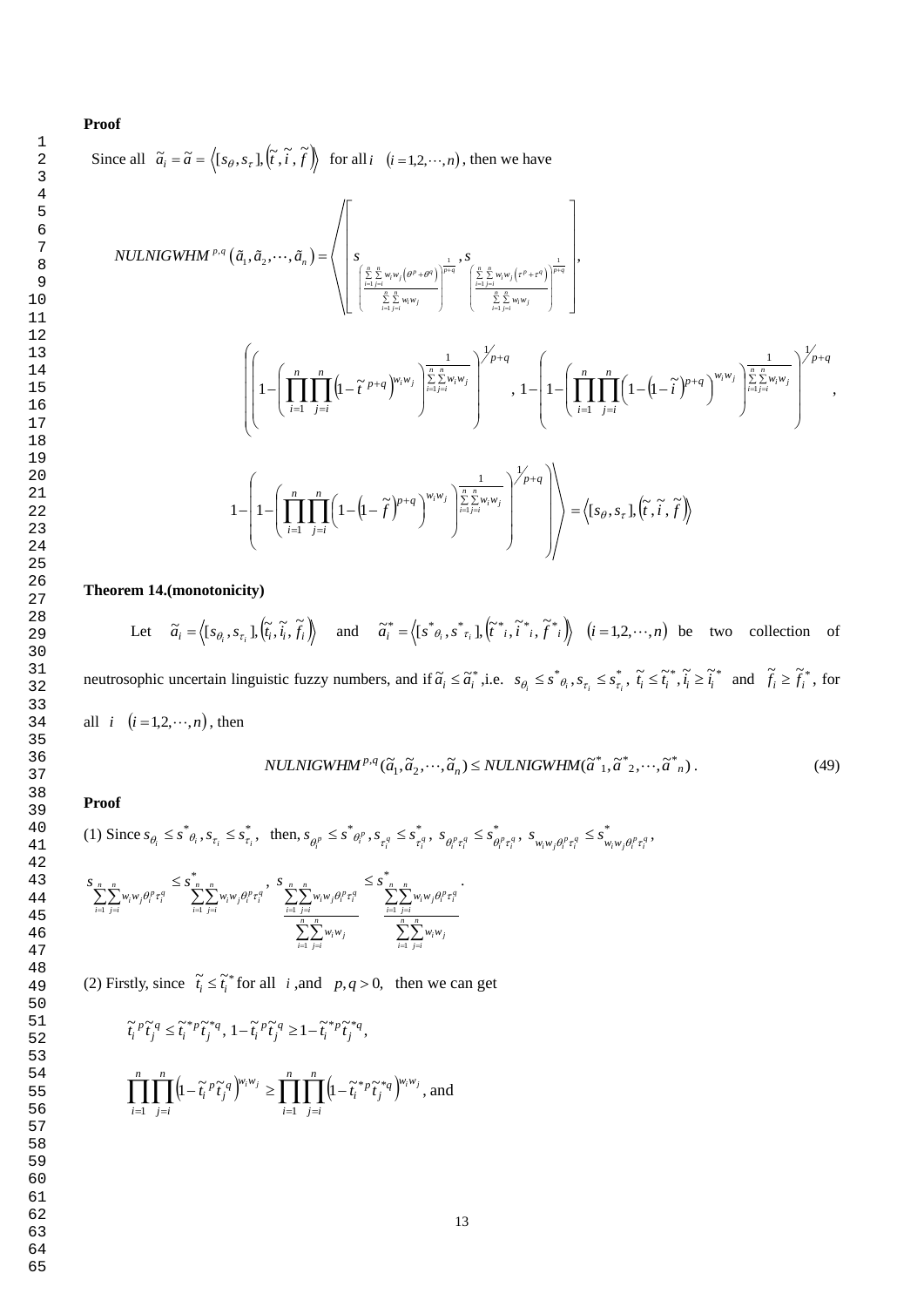$$
\left(\prod_{i=1}^{n} \prod_{j=i}^{n} \left(1-\tilde{t}_{i}^{p} \tilde{t}_{j}^{q}\right)^{w_{i}w_{j}}\right) \sum_{i=1}^{n} \sum_{j=i}^{n} w_{i}w_{j} \geq \left(\prod_{i=1}^{n} \prod_{j=i}^{n} \left(1-\tilde{t}_{i}^{*p} \tilde{t}_{j}^{*q}\right)^{w_{i}w_{j}}\right) \sum_{i=1}^{n} \sum_{j=i}^{n} w_{i}w_{j},
$$
 then,  

$$
1-\left(\prod_{i=1}^{n} \prod_{j=i}^{n} \left(1-\tilde{t}_{i}^{p} \tilde{t}_{j}^{q}\right)^{w_{i}w_{j}}\right) \sum_{i=1}^{n} \sum_{j=i}^{n} w_{i}w_{j} \leq 1-\left(\prod_{i=1}^{n} \prod_{j=i}^{n} \left(1-\tilde{t}_{i}^{*p} \tilde{t}_{j}^{*q}\right)^{w_{i}w_{j}}\right) \sum_{i=1}^{n} \sum_{j=i}^{n} w_{i}w_{j},
$$
so,  

$$
\left(1-\left(\prod_{i=1}^{n} \prod_{j=i}^{n} \left(1-\tilde{t}_{i}^{p} \tilde{t}_{j}^{q}\right)^{w_{i}w_{j}}\right) \sum_{i=1}^{n} \sum_{j=i}^{n} w_{i}w_{j}}\right)^{1/p+q} \leq \left(1-\left(\prod_{i=1}^{n} \prod_{j=i}^{n} \left(1-\tilde{t}_{i}^{*p} \tilde{t}_{j}^{*q}\right)^{w_{i}w_{j}}\right) \sum_{i=1}^{n} \sum_{j=i}^{n} w_{i}w_{j}}\right)^{1/p+q}
$$

Secondly, since  $\tilde{i}_i \geq \tilde{i}_i^*$  for all  $i$  and  $p, q > 0$ ,  $\int_0^1 (-\tilde{i}_i)^p \leq (1 - \tilde{i}_i^*)^q$ *i p*  $\left(1-\tilde{t}_i\right)^p \leq \left(1-\tilde{t}_i\right)^q$  and  $\left(1-\tilde{t}_j\right)^p \leq \left(1-\tilde{t}_j\right)^q$ *j p*  $\left(1-\widetilde{i}_j\right)^p \leq \left(1-\widetilde{i}_j^*\right)^q,$ 

$$
(1-\tilde{t}_i)^p (1-\tilde{t}_j)^p \leq (1-\tilde{t}_i)^q (1-\tilde{t}_j)^q, \quad \prod_{i=1}^n \prod_{j=i}^n \left(1- \left(1-\tilde{t}_i\right)^p \left(1-\tilde{t}_j\right)^p\right)^{w_i w_j} \leq \prod_{i=1}^n \prod_{j=i}^n \left(1- \left(1-\tilde{t}_i\right)^q \left(1-\tilde{t}_j\right)^q\right)^{w_i w_j},
$$
\n
$$
\left(\prod_{i=1}^n \prod_{j=i}^n \left(1- \left(1-\tilde{t}_i\right)^p \left(1-\tilde{t}_j\right)^q\right)^{w_i w_j}\right)^{\frac{1}{\sum_{i=1}^n \sum_{j=i}^n w_i w_j}} \leq \left(\prod_{i=1}^n \prod_{j=i}^n \left(1- \left(1-\tilde{t}_i\right)^p \left(1-\tilde{t}_j\right)^q\right)^{w_i w_j}\right)^{\frac{1}{\sum_{i=1}^n \sum_{j=i}^n w_i w_j}}.
$$
\n
$$
1-\left(\prod_{i=1}^n \prod_{j=i}^n \left(1- \left(1-\tilde{t}_i\right)^p \left(1-\tilde{t}_j\right)^q\right)^{w_i w_j}\right)^{\frac{1}{\sum_{i=1}^n \sum_{j=i}^n w_i w_j}} \geq 1-\left(\prod_{i=1}^n \prod_{j=i}^n \left(1- \left(1-\tilde{t}_i\right)^p \left(1-\tilde{t}_j\right)^q\right)^{w_i w_j}\right)^{\frac{1}{\sum_{i=1}^n \sum_{j=i}^n w_i w_j}}.
$$
\n
$$
1-\left(\prod_{i=1}^n \prod_{j=i}^n \left(1- \left(1-\tilde{t}_i\right)^p \left(1-\tilde{t}_j\right)^q\right)^{w_i w_j}\right)^{\frac{1}{\sum_{i=1}^n \sum_{j=i}^n w_i w_j}} \geq 1-\left(\prod_{i=1}^n \prod_{j=i}^n \left(1- \left(1-\tilde{t}_i\right)^p \left(1-\tilde{t}_j\right)^q\right)^{w_i w_j}\right)^{\frac{1}{\sum_{i=1}^n \sum
$$

so,

$$
1-\left(1-\left(\prod_{i=1}^n\prod_{j=i}^n\left(1-\left(\mathbf{l}-\widetilde{t}_i\right)^p\left(\mathbf{l}-\widetilde{t}_j\right)^q\right)^{w_iw_j}\right)^{\frac{1}{\sum\limits_{i=1}^n\sum\limits_{j=i}^n w_iw_j}}\right)^{\frac{1}{p+q}}\leq 1-\left(1-\left(\prod_{i=1}^n\prod_{j=i}^n\left(1-\left(\mathbf{l}-\widetilde{t}_i^*\right)^p\left(\mathbf{l}-\widetilde{t}_j^*\right)^q\right)^{w_iw_j}\right)^{\frac{1}{\sum\limits_{i=1}^n\sum\limits_{j=i}^n w_iw_j}}\right)^{\frac{1}{p+q}}.
$$

Thirdly, similar with the previous step, we can prove that

$$
1 - \left(1 - \prod_{i=1}^n \prod_{j=i}^n \left(1 - \left(1 - \widetilde{f}_i\right)^p \left(1 - \widetilde{f}_j\right)^p\right)^{w_i w_j}\right)^{\frac{1}{p+q}} \le 1 - \left(1 - \prod_{i=1}^n \prod_{j=i}^n \left(1 - \left(1 - \widetilde{f}_i\right)^p \left(1 - \widetilde{f}_j\right)^p\right)^{w_i w_j}\right)^{\frac{1}{p+q}}
$$

According to (1)-(2), we can get

$$
\left\{\left(\underbrace{\left(\sum_{\substack{i=1 \ i \neq j \\ i \neq j \neq i}}^{n} \underbrace{\sum_{j=1 \ i \neq i}^{n} w_{i} \psi_{j}\left(\theta_{i}^{p} + \theta_{j}^{q}\right)}_{i=1 \ j \neq i}\right) ^{\frac{1}{p+q}} , \underbrace{S}_{\left(\sum_{\substack{i=1 \ i \neq i}}^{n} w_{i} w_{j}\left(\tau_{i}^{p} + \tau_{j}^{q}\right)\right) ^{\frac{1}{p+q}}}_{\text{$i=1 \ j \neq i$}}\right\} , \left(\left(1-\left(\prod_{i=1}^{n} \prod_{j=i}^{n} \left(1-\widetilde{t_{i}}^{p} \widetilde{t_{j}}^{q}\right)^{w_{i} w_{j}}\right)^{\frac{1}{\sum_{i=1}^{n} \sum_{j=i}^{n} w_{i} w_{j}}}\right)^{1/p+q}\right),
$$

 1 2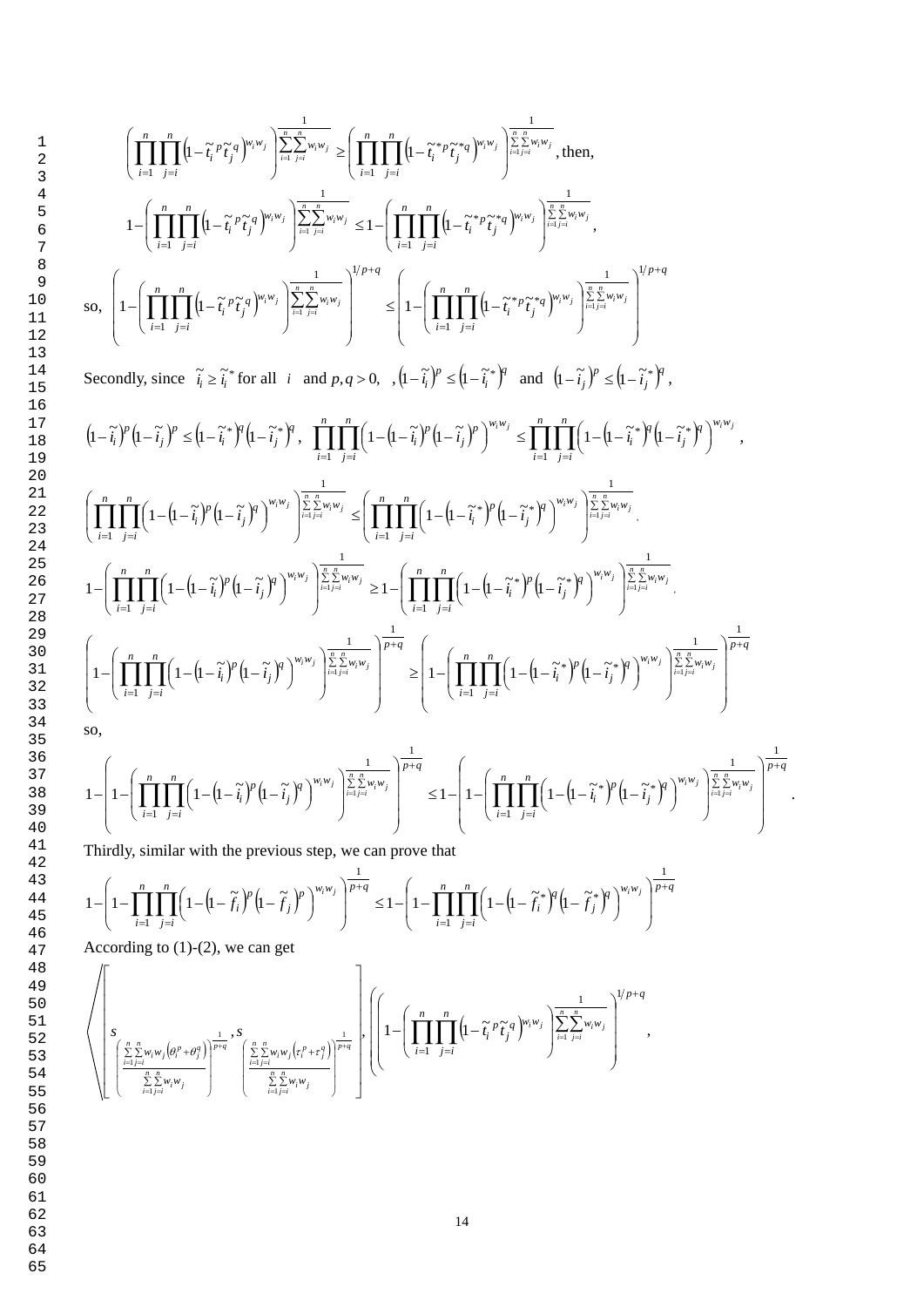64 65

$$
-\left(1-\left(\prod_{i=1}^{n}\prod_{j=i}^{n}\left(1-\left(1-\tilde{i}_{i}^{r}\right)^{p}\left(1-\tilde{i}_{j}^{r}\right)^{p}\right)^{w_{i}w_{j}}\right)\frac{\sum_{i=1}^{n}\sum_{j=i}^{n}w_{i}w_{j}}{\sum_{i=1}^{n}\sum_{j=i}^{n}w_{i}w_{j}}\right)^{1}\right),\ 1-\left(1-\left(\prod_{i=1}^{n}\prod_{j=i}^{n}\left(1-\left(1-\tilde{j}_{i}^{r}\right)^{p}\left(1-\tilde{j}_{j}^{r}\right)^{p}\right)^{w_{i}w_{j}}\right)\frac{\sum_{i=1}^{n}\sum_{j=i}^{n}w_{i}w_{j}}{\sum_{i=1}^{n}\sum_{j=i}^{n}w_{i}w_{j}}\right)^{1/2+q}\right)\right) \geq 0.
$$

i.e. *NULNIGWHM*( $\tilde{a}_1, \tilde{a}_2, \dots, \tilde{a}_n$ )  $\leq$  *NULNIGWHM*( $\tilde{a}^*, \tilde{a}^*, \tilde{a}^*, \dots, \tilde{a}^*, n$ ), which complete the proof of theorem 14.

# **Theorem 15. (Boundary).**

The  $NULNIGWHM<sup>p,q</sup>$ operator lies between the max and min operators:  $\tilde{a}_{\min} = \min(\tilde{a}_1, \tilde{a}_2, \cdots, \tilde{a}_n), \tilde{a}_{\max} = \max(\tilde{a}_1, \tilde{a}_2, \cdots, \tilde{a}_n)$ , then

$$
\widetilde{a}_{\min} \leq NULLNIGWHM(\widetilde{a}_1, \widetilde{a}_2, \cdots, \widetilde{a}_n) \leq \widetilde{a}_{\max} \tag{50}
$$

## **Proof**

 $1 -$ 

 1 2 3

Since  $\tilde{a}_{\text{min}} \leq \tilde{a}$ , based on theorems 13 and 14, we can get

$$
\widetilde{a}_{\min} \leq NULLNIGWHM^{p,q}(\widetilde{a}_{1},\widetilde{a}_{2},\cdots,\widetilde{a}_{n})
$$

and then  $\tilde{a}_{\text{max}} \geq \tilde{a}$ ,  $\text{NULLNIGWHM}(\tilde{a}_1, \tilde{a}_2, \dots, \tilde{a}_n) \leq \tilde{a}_{\text{max}}$ .

so,  $\tilde{a}_{\min} \leq NULLNIGWHM(\tilde{a}_1, \tilde{a}_2, \cdots, \tilde{a}_n) \leq \tilde{a}_{\max}$ , which complete the proof of theorem 15.

In the following, we will discuss some special cases of the NULNIGGWHM operator in regard to the parameters *p* and *q* .

(1) when  $p = 0$ , then

$$
NULLNIGWHM^{0,q}\left(\tilde{a}_1,\tilde{a}_2,\cdots,\tilde{a}_n\right)=\left\langle \left[ s\sum_{\left[\frac{\sum\limits_{i=1}^{n}y_iw_j\left(1+\theta_j^q\right)}{\sum\limits_{i=1}^{n}y_iw_j}\right]^{\frac{1}{q}}},s\right]_s,\left[1-\left(\prod_{i=1}^{n}\prod_{j=i}^{n}\left(1-\tilde{t}_j^q\right)^{w_iw_j}\right)^{\frac{1}{\sum\limits_{i=1}^{n}y_iw_i}}\right)^{1/q},\right]
$$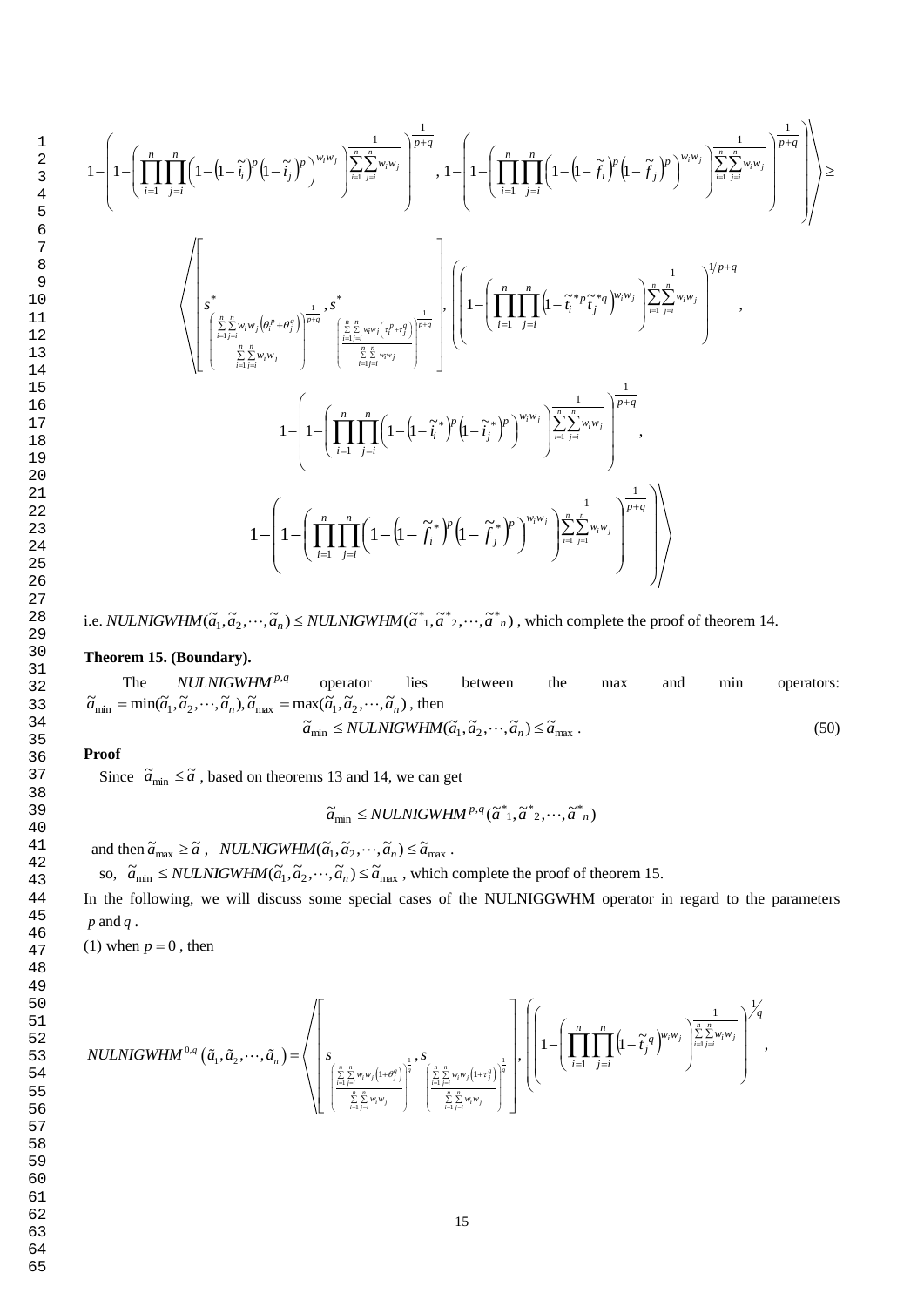$$
1 - \left(1 - \left(\prod_{i=1}^{n} \prod_{j=i}^{n} \left(1 - \left(1 - \widetilde{t}_{j}\right)^{q}\right)^{w_{i}w_{j}}\right)^{\frac{1}{\sum_{i=1}^{n} \sum_{j=i}^{n} w_{i}w_{j}}\right)^{\frac{1}{q}}, \quad 1 - \left(1 - \left(\prod_{i=1}^{n} \prod_{j=i}^{n} \left(1 - \left(1 - \widetilde{f}_{j}\right)^{q}\right)^{w_{i}w_{j}}\right)^{\frac{1}{\sum_{i=1}^{n} \sum_{j=i}^{n} w_{i}w_{j}}\right)^{\frac{1}{q}}\right).
$$
\n(51)

(2) when  $q = 0$ , then

$$
NULLNIGWHM^{p,0}(\tilde{a}_{1},\tilde{a}_{2},\cdots,\tilde{a}_{n}) = \sqrt{\left\{\n\begin{pmatrix}\n\sum_{i=1}^{n} \sum_{j=1}^{n} w_{i}w_{j}(\theta_{i}^{p}+1) \\
\sum_{i=1}^{n} \sum_{j=1}^{n} w_{i}w_{j}(\theta_{i}^{p}+1) \\
\sum_{i=1}^{n} \sum_{j=1}^{n} w_{i}w_{j}\n\end{pmatrix}\n\right\}^{1},\n\left\{\n\left(1-\left(\prod_{i=1}^{n} \prod_{j=1}^{n} \left(1-\tilde{t}_{i}^{p}\right)^{w_{i}w_{j}}\right)^{\frac{1}{\sum_{i=1}^{n} \sum_{j=1}^{n} w_{j}w_{j}}\right)^{1/p},\n\left[1-\left(\prod_{i=1}^{n} \prod_{j=1}^{n} \left(1-\left(1-\tilde{t}_{i}^{p}\right)^{p}\right)^{w_{i}w_{j}}\right)^{\frac{1}{\sum_{i=1}^{n} \sum_{j=1}^{n} w_{j}w_{j}}\n\right)^{1/p},\n\left[1-\left(\prod_{i=1}^{n} \prod_{j=1}^{n} \left(1-\left(1-\tilde{t}_{i}^{p}\right)^{p}\right)^{w_{i}w_{j}}\right)^{\frac{1}{\sum_{i=1}^{n} \sum_{j=1}^{n} w_{j}w_{j}}\n\right)^{1/p},\n\right\}\n\right\}
$$
\n
$$
1-\left(1-\left(\prod_{i=1}^{n} \prod_{j=1}^{n} \left(1-\left(1-\tilde{f}_{i}\right)^{p}\right)^{w_{i}w_{j}}\right)^{\frac{1}{\sum_{i=1}^{n} \sum_{j=1}^{n} w_{j}w_{j}}\n\right)^{1/p}\n\right)\n\right\}
$$
\n(52)

(3) when  $p = q = 1$ , then

$$
NULLNIGWHM^{1,1}(\tilde{a}_{1}, \tilde{a}_{2}, \cdots, \tilde{a}_{n}) = \sqrt{\left[s_{\frac{n}{\sum_{i=1,i=1}^{n} w_{i}w_{j}}(\theta_{i}+\theta_{j})}\right]_{2}^{\frac{1}{2}}, s_{\frac{n}{\sum_{i=1,i=1}^{n} w_{i}w_{j}}(r_{i}+r_{j})} \right]_{2}^{\frac{1}{2}},
$$
\n
$$
\left(\left[1-\left(\prod_{i=1}^{n} \prod_{j=i}^{n} \left(1-\tilde{t}_{i}\tilde{t}_{j}\right)^{w_{i}w_{j}}\right)^{\frac{1}{\sum_{i=1,i=1}^{n} w_{i}w_{j}}}\right)^{\frac{1}{2}}, 1-\left(1-\left(\prod_{i=1}^{n} \prod_{j=i}^{n} \left(1-\left(1-\tilde{t}_{i}\right)\left(1-\tilde{t}_{j}\right)\right)^{w_{i}w_{j}}\right)^{\frac{1}{\sum_{i=1,i=1}^{n} w_{i}w_{j}}}\right)^{\frac{1}{2}}\right),
$$
\n
$$
1-\left(1-\left(\prod_{i=1}^{n} \prod_{j=i}^{n} \left(1-\left(1-\tilde{t}_{i}\right)\left(1-\tilde{t}_{j}\right)\right)^{w_{i}w_{j}}\right)^{\frac{1}{\sum_{i=1,i=1}^{n} w_{i}w_{j}}}\right)^{\frac{1}{2}}\right),
$$
\n
$$
(53)
$$

# **4.2 The NULNIGGWHM operator**

**Definition 16.** Let  $p, q \ge 0$ , and  $\tilde{a}_i = \langle [s_{\theta_i}, s_{\tau_i}], [\tilde{t}_i, \tilde{t}_i, f_i] \rangle$  $\tilde{a}_i = \langle [s_{\theta_i}, s_{\tau_i}], (\tilde{t}_i, \tilde{t}_i), \tilde{f}_i \rangle \rangle$   $(i = 1, 2, \dots, n)$  be a collection of single neutrosophic uncertain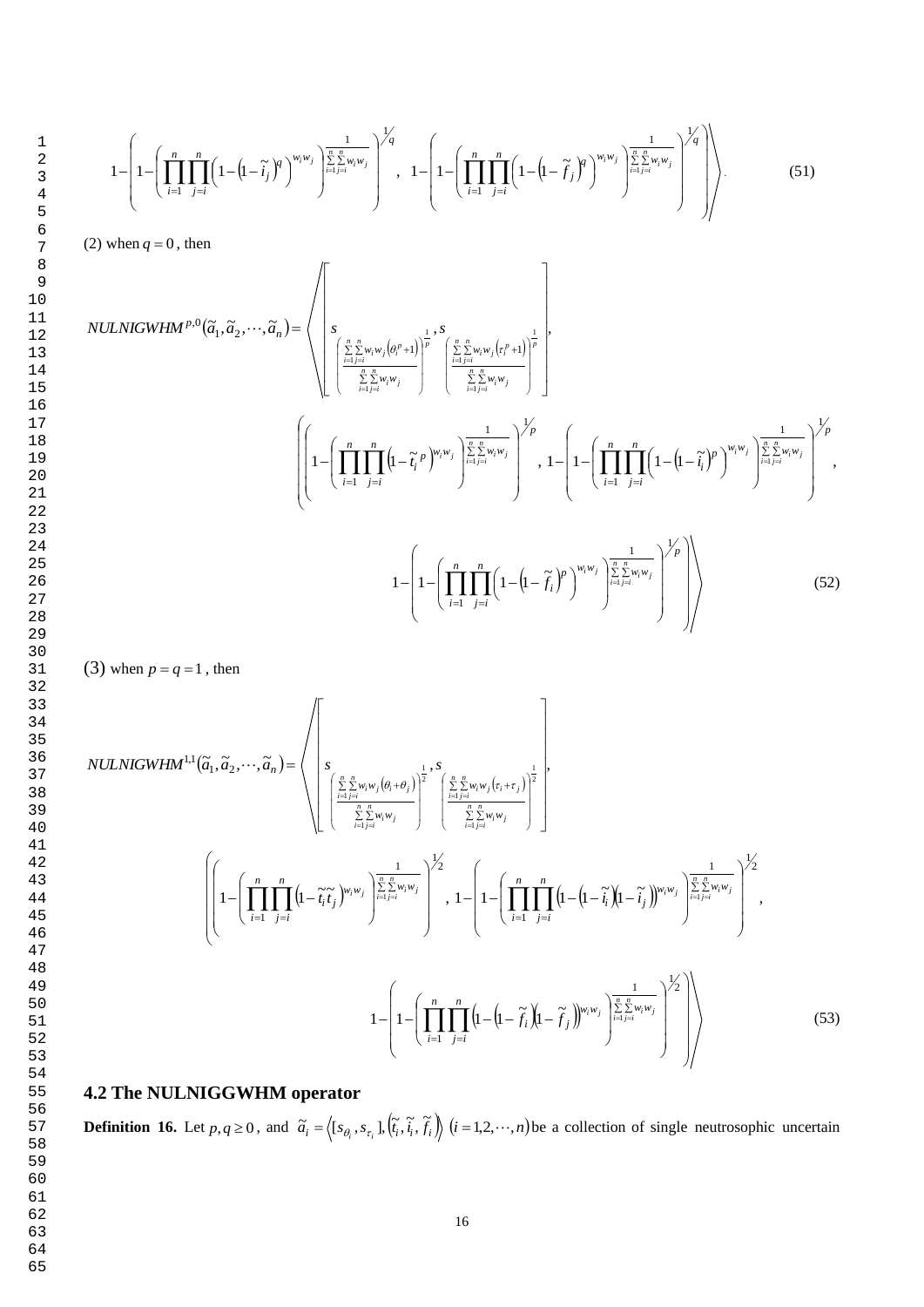linguistic numbers.  $W = (w_1, w_2, \dots, w_n)^T$  is the weight vector of  $\tilde{a}_i (i = 1, 2, \dots, n)$ , and satisfies  $w_i \ge 0$ ,  $\sum_{i=1}^{n} w_i =$ *n i wi* 1 1 .If

$$
NULLNIGGWHM^{p,q}(a_1, a_2, \cdots, a_n) = \frac{1}{p+q} \prod_{i=1}^n \prod_{j=i}^n (pa_i + qa_j)^{\frac{2(n+1-i)}{n(n+1)}} \sum_{k=i}^{\infty} w_k
$$
(54)

then NULNIGGWHM<sup>p,q</sup> is called the neutrosophic uncertain linguistic number improved generalized geometric weighted Heronian mean (NULNIGGWHM) operator.

**Theorem 16**. Let  $p, q \ge 0$ , and  $\tilde{a}_i = \langle [s_{\theta_i}, s_{\tau_i}], [\tilde{t}_i, \tilde{t}_i, \tilde{f}_i] \rangle$  $\tilde{a}_i = \langle [s_{\theta_i}, s_{\tau_i}], (\tilde{t}_i, \tilde{t}_i, \tilde{f}_i) \rangle$   $(i = 1, 2, \dots, n)$  be a collection of the single valued neutrosophic uncertain linguistic numbers.  $W = (w_1, w_2, \dots, w_n)^T$  is the weight vector of  $\tilde{a}_i (i = 1, 2, \dots, n)$ , and

satisfies  $w_i \ge 0$ ,  $\sum_{i=1}^{n} w_i =$ *n i wi* 1 1, then the result aggregated from Definition 16 is still a NLUN, and

$$
NULLNIGGWHM^{p,q}(a_{1}, a_{2}, \cdots, a_{n}) = \frac{1}{p+q} \prod_{i=1}^{n} \prod_{j=i}^{n} (pa_{i} + qa_{j})^{\frac{2(n+1-i)}{n(n+1)}} \sum_{\sum_{k=i}^{n} w_{k}}^{\sum_{k=i}^{n} w_{k}} =
$$
\n
$$
\sqrt{\left[ \sum_{\substack{S_{1} \text{ odd } j \neq i \text{ odd } j \text{ odd } j}}^{\sum_{j=1}^{n} \prod_{j=1}^{n} (p a_{i} + q a_{j})^{\frac{2(n+1-i)}{n(n+1)}} \sum_{\sum_{k=i}^{n} w_{k}}^{\sum_{j=1}^{n} (p a_{i} + q a_{j})^{\frac{2(n+1-i)}{n(n+1)}} \sum_{\sum_{k=i}^{n} w_{k}}} \right] \cdot \left[ 1 - \left[ 1 - \prod_{i=1}^{n} \prod_{j=i}^{n} (1 - (1 - \tilde{t}_{i})^{p} (1 - \tilde{t}_{j})^{q})^{\frac{2(n+1-i)}{n(n+1)}} \sum_{\sum_{k=i}^{n} w_{k}}^{\sum_{j=i}^{n} (n+1-i)} \right] \cdot (55) \right]
$$
\n
$$
\left( 1 - \prod_{i=1}^{n} \prod_{j=i}^{n} (1 - \tilde{t}_{i}^{p} \tilde{t}_{j}^{q})^{\frac{2(n+1-i)}{n(n+1)}} \sum_{\sum_{k=i}^{n} w_{k}}^{\sum_{j=i}^{n} (n+1-i)} \cdot \left( 1 - \prod_{i=1}^{n} \prod_{j=i}^{n} (1 - \tilde{t}_{i}^{p} \tilde{t}_{j}^{q})^{\frac{2(n+1-i)}{n(n+1)}} \sum_{\sum_{k=i}^{n} w_{k}}^{\sum_{j=i}^{n} (n+1-i)} \right) \right)
$$

The proof is similar with the theorem 12, and it is omitted here.

Similar to Theorems 13-15, it is easy to prove the NULNIGGWHM operator has the following properties.

## **Theorem 17. (Idempotency)** .

Let all  $\tilde{a}_i = \tilde{a}$  for all  $i \ (i = 1, 2, \dots, n)$ , then

$$
NULLNIGGWHM^{p,q}(\tilde{a}_1, \tilde{a}_2, \cdots, \tilde{a}_n) = \tilde{a}.
$$
\n(56)

#### **Theorem 18. (Boundary).**

The  $NULNIGGWHM<sup>p,q</sup>$ operator lies between the max and min operators:  $\tilde{a}_{\min} = \min(\tilde{a}_1, \tilde{a}_2, \cdots, \tilde{a}_n), \tilde{a}_{\max} = \max(\tilde{a}_1, \tilde{a}_2, \cdots, \tilde{a}_n)$ , then

$$
\widetilde{a}_{\min} \leq NULLNIGGWHM(\widetilde{a}_1, \widetilde{a}_2, \cdots, \widetilde{a}_n) \leq \widetilde{a}_{\max} \,. \tag{57}
$$

**Theorem 19.(monotonicity)** 

Let 
$$
\tilde{a}_i = \langle [s_{\theta_i}, s_{\tau_i}], (\tilde{t}_i, \tilde{t}_i, \tilde{f}_i) \rangle
$$
 and  $\tilde{a}^*_{i} = \langle [s^*_{\theta_i}, s^*_{\tau_i}], (\tilde{t}^*_{i}, \tilde{t}^*_{i}, \tilde{f}^*_{i}) \rangle$   $(i = 1, 2, \dots, n)$  be two collection of

neutrosophic uncertain linguistic fuzzy numbers, and if  $s_{\theta(a_i)} \leq s^*_{\theta(a_i)}$ ,  $s_{\tau(a_i)} \leq s^*_{\tau(a_i)}$ ,  $\tilde{t}_i \leq \tilde{t}_i^*$ ,  $\tilde{\delta}_i \geq \tilde{\delta}_i^*$  and  $\tilde{f}_i \geq \tilde{f}_i^*$ , for all  $i \quad (i = 1, 2, \cdots, n)$ , then

$$
17\\
$$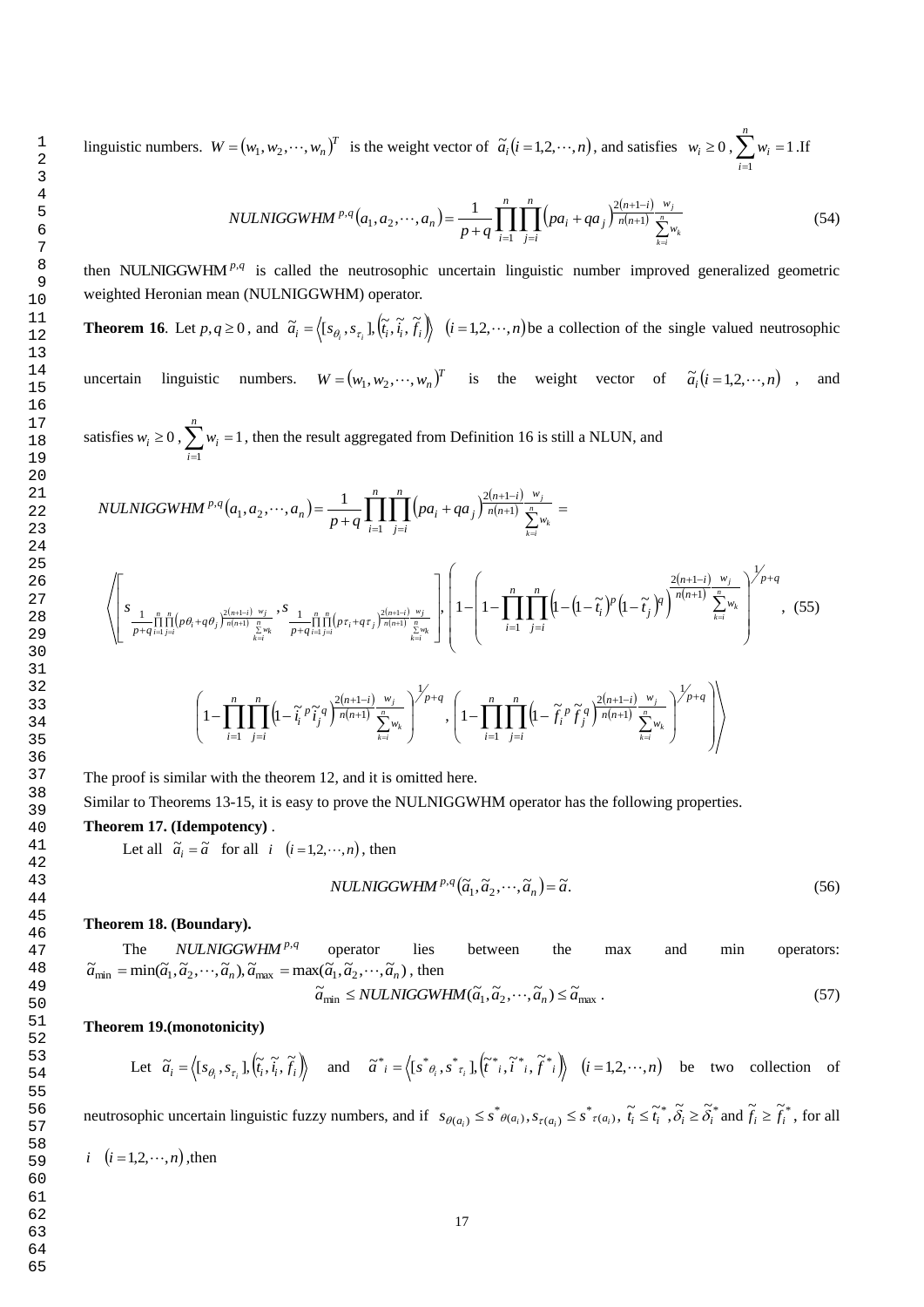1  
\n1  
\n2  
\n3  
\n4  
\n5  
\n6  
\n6  
\n7  
\n8  
\n9  
\n*NULNIGGWHM(
$$
\tilde{a}_1, \tilde{a}_2, ..., \tilde{a}_n
$$
)  $\leq NULNIGGWHM( $\tilde{a}^*, \tilde{a}^*, 2, ..., \tilde{a}_n$ )  
\n10  
\n11  
\n12  
\n13  
\n14  
\n15  
\n16  
\n17  
\n18  
\n19  
\n20  
\n20  
\n
$$
\left( \int_{\tilde{a}_{i-1}}^{\tilde{a}_{i-1}} \prod_{j=i}^{n} (a_{j})^{\frac{2(n+1)}{n(n+1)}} \sum_{\tilde{b}_{i}}^{w_{j}} s_{\tilde{b}_{i}}^{\frac{2(n+1)}{n(n+1)}} \sum_{\tilde{b}_{i}}^{w_{\tilde{b}_{i}}}
$$
\n12  
\n13  
\n14  
\n15  
\n16  
\n17  
\n18  
\n19  
\n20  
\n21  
\n
$$
\left( 1 - \left( 1 - \prod_{i=1}^{n} \prod_{j=i}^{n} \left( 1 - \left( 1 - \tilde{t}_{j} \right)^{q} \right)^{\frac{2(n+1)}{n(n+1)}} \sum_{\tilde{k}=i}^{w_{\tilde{k}}} w_{\tilde{k}} \right)^{\frac{1}{q}} , \left( 1 - \prod_{i=1}^{n} \prod_{j=i}^{n} \left( 1 - \tilde{t}_{j}^{\tilde{q}} \right)^{2} \right)^{\frac{1}{q}}
$$
\n19$* 

$$
\left(1 - \prod_{i=1}^{n} \prod_{j=i}^{n} \left(1 - \widetilde{f}_{j}^{q} \right)^{\frac{2(n+1-i)}{n(n+1)} \sum_{k=i}^{w_{j}} w_{k}}\right)^{\frac{1}{q}}\right) \tag{59}
$$

 $(n+1-i)$ 

 $^{+}$  $+1-$ 

*n n*  $\sum_{j} q \sqrt{\frac{2(n+1-i)}{n(n+1)}} \frac{n}{\sum_{j}^{n}}$ 

1 *n n*  $\sqrt{2(n+1-i)}$  *w*<sub>j</sub>  $\sqrt{q}$ 

 $\left\{\widetilde{i}_j^q\right\}^{\frac{2(n+1-i)}{n(n+1)}\frac{w_j}{\sum_{k=1}^{n}w_k}}$ 

1

 $\overline{\phantom{a}}$  $\big)$ 

 $\setminus$ 

*w w*

 $\sum_{k=i}^{N_k}$ 

 $\sum_{k=i}$ 

 $1-\prod_{i=1}^n\prod_{i=1}^n\left(1-\widetilde{t}_i^q\right)^{\frac{2(n+1-i)}{n(n+1)}\frac{w_j}{\widetilde{N}_{\text{univ}}}}\Big|^{1/q},$ 

 $\overline{\phantom{a}}$  $\overline{\phantom{a}}$ 

 $\overline{\phantom{a}}$ 

 $\overline{\phantom{a}}$ 

 $\sum_{k=i} w_k$  $\frac{n(n+1-i)}{n(n+1)} \frac{w_j}{n}$ 

*n*

*j i*

(2) when  $q = 0$ , then

$$
NULLNIGGWHM^{p,0}(a_1, a_2, \cdots, a_n) = \left\langle \left[ s_{\frac{1}{p} \prod_{i=1}^{n} \prod_{j=1}^{n} (p \theta_i)^{\frac{2(n+1-i)}{n(n+1)} \sum_{k=i}^{w} y_k} - \prod_{j=1}^{n} \prod_{j=1}^{n} (p \tau_i)^{\frac{2(n+1-i)}{n(n+1)} \sum_{k=i}^{w} y_k}} \right], \left[ 1 - \left( 1 - \prod_{i=1}^{n} \prod_{j=i}^{n} \left( 1 - \left( 1 - \tilde{t}_i \right)^p \right)^{\frac{2(n+1-i)}{n(n+1)} \sum_{k=i}^{w} w_k}} \right)^{1/p}, \left[ 1 - \prod_{i=1}^{n} \prod_{j=i}^{n} \left( 1 - \tilde{t}_i^p \right)^{\frac{2(n+1-i)}{n(n+1)} \sum_{k=i}^{w} w_k}} \right)^{1/p}, \left[ 1 - \prod_{i=1}^{n} \prod_{j=i}^{n} \left( 1 - \tilde{t}_i^p \right)^{\frac{2(n+1-i)}{n(n+1)} \sum_{k=i}^{w} w_k}} \right)^{1/p}, \left[ 1 - \prod_{i=1}^{n} \prod_{j=i}^{n} \left( 1 - \tilde{t}_i^p \right)^{\frac{2(n+1-i)}{n(n+1)} \sum_{k=i}^{w} w_k}} \right)^{1/p} \right] \right\rangle
$$
(60)

(2) when  $q = p = 1$ , then

$$
NULLNIGGWHM^{1,1}(a_1, a_2, \cdots, a_n) = \sqrt{\left[s_{\frac{1}{2}\prod_{i=1}^{n} \prod_{j=i}^{n} (\theta_i + \theta_j)^{\frac{2(n+1-i)}{n} \frac{w_j}{\sum_{k=i}^{n} v_k}} s_{\frac{1}{2}\prod_{i=1}^{n} \prod_{j=i}^{n} (r_i + r_j)^{\frac{2(n+1-i)}{n} \frac{w_j}{\sum_{k=i}^{n} v_k}}}\right],
$$
  

$$
\left(1 - \left(1 - \prod_{i=1}^{n} \prod_{j=i}^{n} \left(1 - \left(1 - \tilde{r}_i\right)\left(1 - \tilde{r}_j\right)\right)^{\frac{2(n+1-i)}{n(n+1)} \sum_{k=i}^{n} w_k}}\right)^{\frac{1}{2}} , \left(1 - \prod_{i=1}^{n} \prod_{j=i}^{n} \left(1 - \tilde{r}_i\tilde{r}_j\right)^{\frac{2(n+1-i)}{n(n+1)} \sum_{k=i}^{n} w_k}}\right)^{\frac{1}{2}} ,
$$

61 62

63

64

65

 $rac{+1}{n+1}$ 

1

 $\left(1-\prod_{i=1}^n\prod_{j=i}^n\left(1-\right)\right)$ 

*i*

 $\overline{\phantom{a}}$ I l

 $\prod_{j=i} (q \tau_j) n(n+1) \sum_{j=i}^n$ 

special cases of the NULNIGGWHM operator in regard to the

*i n*

1

 $\overline{\phantom{a}}$  $\overline{\phantom{a}}$  $\overline{\phantom{a}}$ 

*w w*

 $\sum_{k=i}^{N_k}$ *j*

 $\backslash$ 

J

 $\sum_{i=1}^{n}$  -1111(*q* $\tau_j$ 

 $\frac{(-1-i)^{n}w_j}{n+1}$ ,  $\frac{n}{n}$ 

 $\sum_{k=i} w_k$ 

 $(n+1-i)$  $(n+1)$ 

*n n*  $\frac{n+1-i}{n+1}$ 

 $+1-$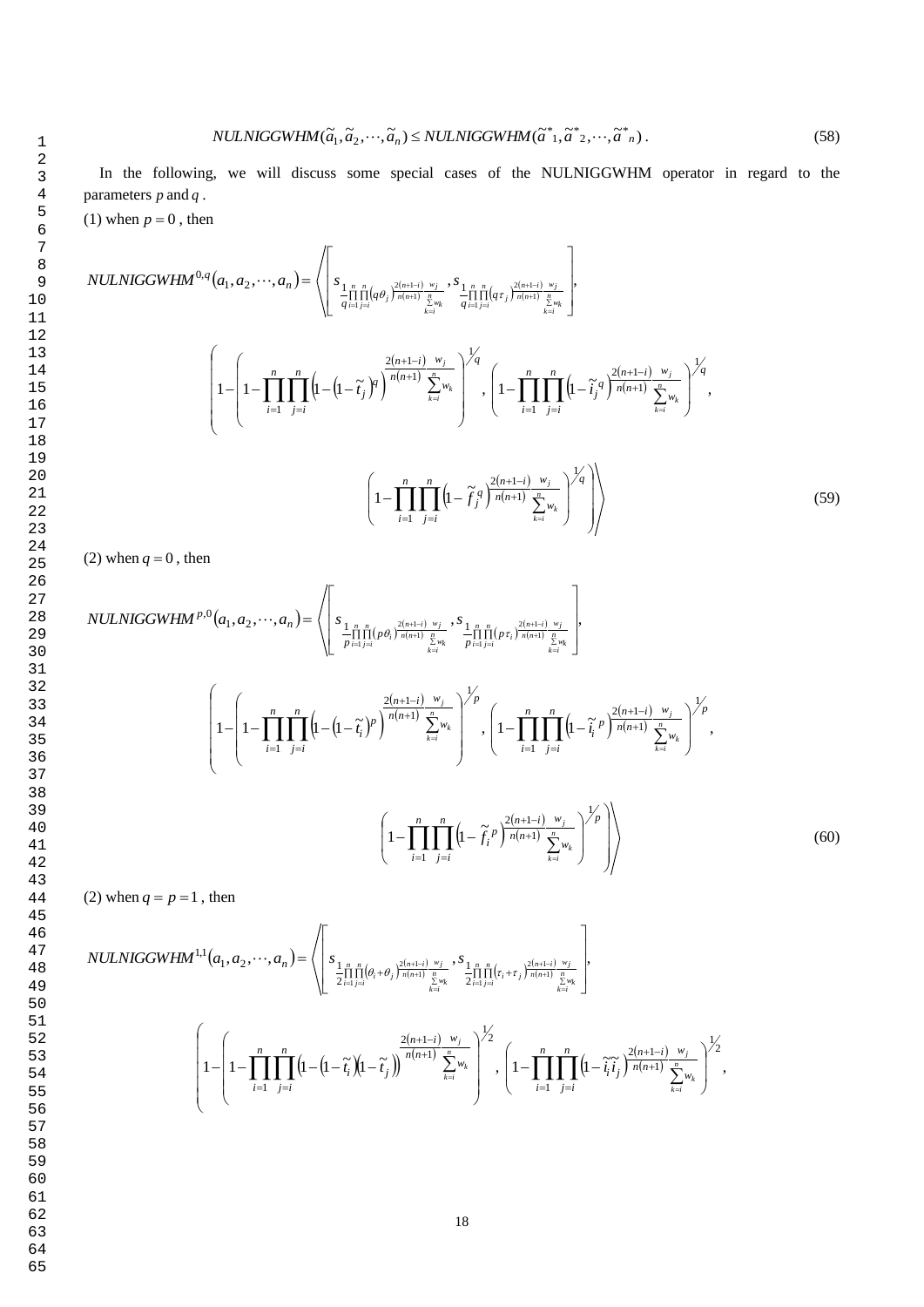$$
\left(1-\prod_{i=1}^{n}\prod_{j=i}^{n}\left(1-\widetilde{f}_{i}\widetilde{f}_{j}\right)^{\frac{2(n+1-i)}{n(n+1)}\frac{w_{j}}{\sum\limits_{k=i}^{n}w_{k}}\right)^{1/2}\right)\right)\tag{61}
$$

# **5. The decision-making methods based on the NULIGWHM operator and NULIGGWHM operator**

 In order to strengthen the efficiency of this decision-making, we can make several experts participate in the decision-making under neutrosophic uncertain linguistic fuzzy environment.

 Considering the multiple attribute group decision making problems with neutrosophic uncertain linguistic fuzzy information described as follows. Let  $A = \{A_1, A_2, \dots, A_m\}$  be a set of alternatives, and  $C = \{C_1, C_2, \dots, C_n\}$  be the set of attributes, and  $W = \{w_1, w_2, \dots, w_n\}$  be the weight vector of the attribute  $C_j$  ( $j = 1, 2, \dots, n$ ), where  $w_j \ge 0$ ,  $j = 1, 2, \dots, n$ ,  $\sum_{j=1}^n w_j = 1$ *n*  $j_{j=1}^{n}$  *w*<sub>*j*</sub> = 1. Let  $D = \{D_1, D_2, \dots, D_t\}$  be the set of decision makers, and  $\lambda = (\lambda_1, \lambda_2, \dots, \lambda_t)^T$  be the weight vector of decision makers  $D_e(e=1,2,\dots,t)$ , where  $\lambda_e \ge 0$ ,  $\sum_{e} \lambda_e = 1$  $\sum_{e=1}^{1} \lambda_e =$ *t e*  $\lambda_e = 1$ . Suppose  $H^{(e)} = [h_{ij}^{(e)}]_{m \times n}$  are the decision matrices where  $\tilde{h}_{ij}^{(e)} = \left\langle [s_{\theta_{ij}}^{(e)}, s_{\tau_{ij}}^{(e)}], \left(\tilde{t}_{ij}^{(e)}, \tilde{t}_{ij}^{(e)}, \tilde{f}_{ij}^{(e)}\right) \right\rangle$  $\widetilde{h}_{ii}^{(e)} = \langle [s_{\beta}^{(e)}, s_{\tau}^{(e)}], [\widetilde{t}_{ii}^{(e)}, \widetilde{i}_{ii}^{(e)}, \widetilde{f}_{ii}]$  $t=\langle [s_{\theta_{\varepsilon}}^{(e)}, s_{\tau_{\varepsilon}}^{(e)}], [\tilde{t}_{ij}^{(e)}, \tilde{t}_{ij}^{(e)}, f_{ij}^{(e)}] \rangle$  takes the form of the single valued neutrosophic uncertain linguistic variables given by the decision maker  $D_e$  for alternative  $A_i$  with respect to attribute  $C_j$ . Then, the ranking of alternatives is finally acquired. The methods involve the following steps: Step 1. Utilize the NULIGWHM operator  $\widetilde{h}_i^{(e)} = NULLGWHM\left(\widetilde{h}_{i1}^{(e)}, \widetilde{h}_{i2}^{(e)}, \cdots, \widetilde{h}_{in}^{(e)}\right)$ (62)

or NULIGGWHM operator

$$
\widetilde{h}_i^{(e)} = NULLGGWHM\Big(\widetilde{h}_{i1}^{(e)}, \widetilde{h}_{i2}^{(e)}, \cdots, \widetilde{h}_{in}^{(e)}\Big) \tag{63}
$$

to get the comprehensive attribute values of each alternative for decision maker *De* .

Step 2. Utilize the NULIGWHM operator

$$
\widetilde{h}_i = NULLGWHM\left(\widetilde{h}_i^{(1)}, \widetilde{h}_i^{(2)}, \cdots, \widetilde{h}_i^{(t)}\right)
$$
\n(64)

or NULIGGWHM operator

$$
\widetilde{h}_i = NULLGGWHM\Big(\widetilde{h}_i^{(1)}, \widetilde{h}_i^{(2)}, \cdots, \widetilde{h}_i^{(t)}\Big) \tag{65}
$$

to aggregate the evaluation values of the single decision maker to the collective comprehensive values for each alternative.

Step 3. Calculate the value  $E(h_i)$  of  $h_i$ .

Step 4. Rank  $h_i$   $(i = 1, 2, \dots, m)$  in descending order according to the comparison method of INULNs described in Definition 14.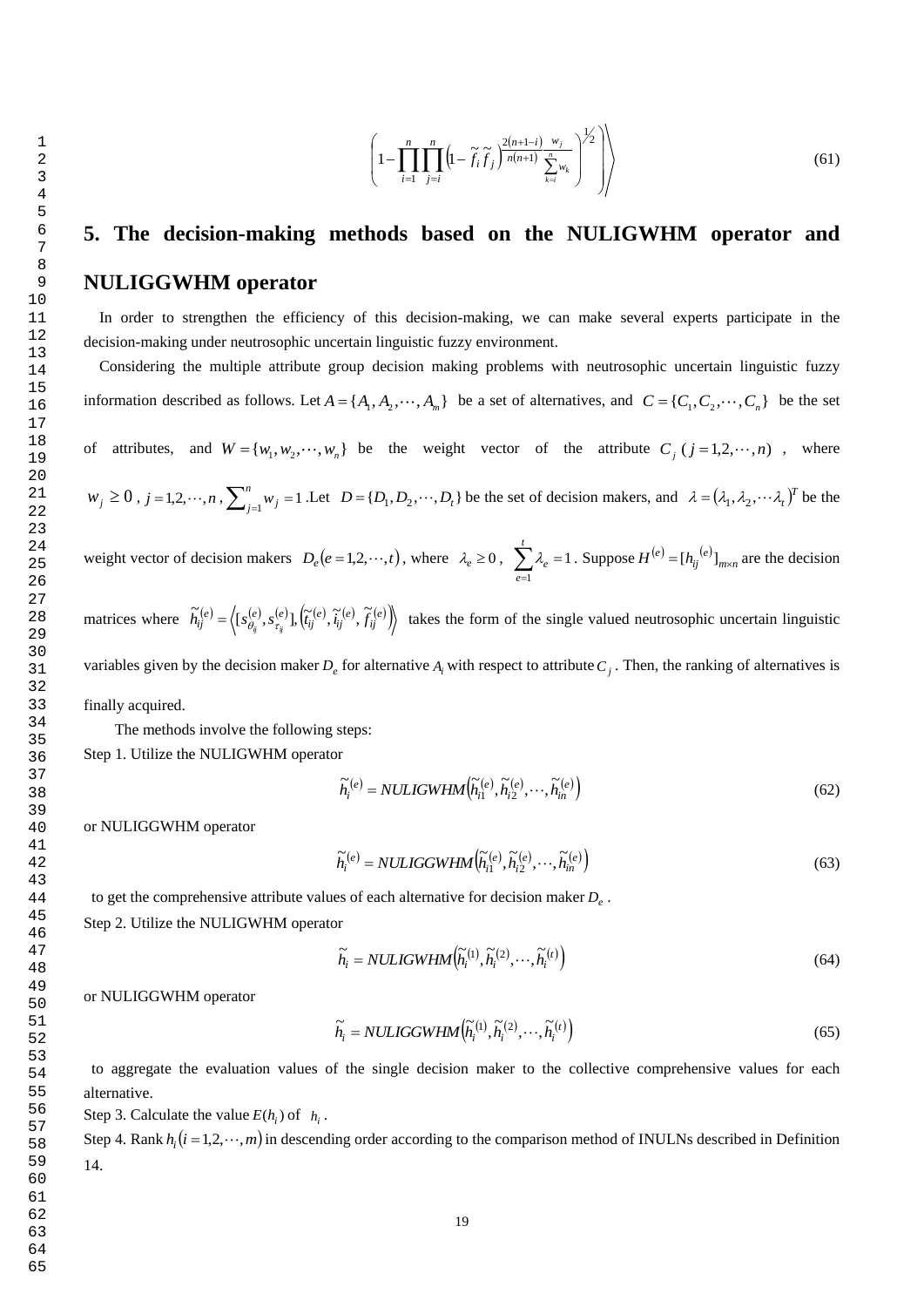Step 5. End.

# **6. A numerical example**

In this section, we will provide an example to illustrate the application of IULFPEWA and IULFPEWG operators. Suppose that an investment company wants to invest an amount of money to a company. There are four candidate companies  $A_i$  (*i* = 1,2,3,4) evaluated by three decision makers  $\{D_1, D_2, D_3\}$ . The weight vector of the decision makers

is  $\lambda = (0.314, 0.355, 0.331)^T$ , and the considered attributes include:  $C_1$  (the risk index),  $C_2$  (the growth index),  $C_3$  (the social-political impact index), and  $C_4$  (the environmental impact index). Suppose the attribute weight vector is  $w = (0.4, 0.20, 0.40)^T$ . The three decision makers  $\{D_1, D_2, D_3\}$  evaluate the four companies  $A_i$   $(i = 1, 2, 3, 4)$  with respect to the attributes  $C_j$  ( $j = 1,2,3$ ) by using the neutrosophic uncertain linguistic variables (suppose that the decision makers use linguistic term set  $S = (s_0, s_1, s_2, s_3, s_4, s_5, s_6)$  to express their evaluation results) and construct three following decision matrices  $H^{(e)} = [h_{ij}^{(e)}]_{4 \times 4}$   $(e = 1,2,3)$  as listed in Tables 1-3.

**Table 1.** Decision matrix  $H^{(1)}$ .

| C <sub>1</sub>                                                                     | C <sub>2</sub>                                     | C <sub>3</sub>                                     |  |  |
|------------------------------------------------------------------------------------|----------------------------------------------------|----------------------------------------------------|--|--|
| $\langle S_5, S_5], (0.265, 0.350, 0.385) \rangle$<br>A1                           | $\langle S_2, S_3], (0.330, 0.390, 0.280) \rangle$ | $\langle S_5, S_6], (0.245, 0.275, 0.480) \rangle$ |  |  |
| $\langle S_4, S_5], (0.345, 0.245, 0.410) \rangle$<br>A2                           | $\langle S_5, S_5], (0.430, 0.290, 0.280) \rangle$ | $\langle S_3, S_4], (0.245, 0.375, 0.380) \rangle$ |  |  |
| $\langle$ [S <sub>3</sub> ,S <sub>4</sub> ],(0.365,0.300,0.335)><br>A <sub>3</sub> | $\langle S_4, S_4], (0.480, 0.315, 0.205) \rangle$ | $\langle S_4, S_5], (0.340, 0.370, 0.290) \rangle$ |  |  |
| A4 $\langle$ [S <sub>6</sub> ,S <sub>6</sub> ],(0.430,0.300,0.270)>                | $\langle S_2, S_3], (0.460, 0.245, 0.295) \rangle$ | $\langle S_3, S_4], (0.310, 0.520, 0.170) \rangle$ |  |  |
| <b>Table 2.</b> Decision matrix $H^{(2)}$ .                                        |                                                    |                                                    |  |  |
| C <sub>1</sub>                                                                     | C <sub>2</sub>                                     | C <sub>3</sub>                                     |  |  |
| $\langle$ [S <sub>3</sub> ,S <sub>4</sub> ],(0.125,0.470,0.405)><br>A1             | $\langle S_3, S_4], (0.220, 0.420, 0.360) \rangle$ | $\langle S_3, S_4], (0.345, 0.490, 0.165) \rangle$ |  |  |
| A2 $\langle$ [S <sub>5</sub> ,S <sub>6</sub> ],(0.355,0.315,0.330)>                | $\langle S_3, S_4], (0.300, 0.370, 0.330) \rangle$ | $\langle S_4, S_5], (0.205, 0.630, 0.165) \rangle$ |  |  |
| $\langle S_4, S_5], (0.315, 0.380, 0.305) \rangle$<br>A3                           | $\langle S_4, S_4], (0.330, 0.565, 0.105) \rangle$ | $\langle S_2, S_3], (0.280, 0.520, 0.200) \rangle$ |  |  |
| A4 $\langle$ [S <sub>5</sub> ,S <sub>5</sub> ],(0.365,0.365,0.270)>                | $\langle S_4, S_5], (0.355, 0.320, 0.325) \rangle$ | $\langle S_2, S_3], (0.425, 0.485, 0.090) \rangle$ |  |  |
| <b>Table 3.</b> Decision matrix $H^{(3)}$ .                                        |                                                    |                                                    |  |  |
| C1                                                                                 | C <sub>2</sub>                                     | C <sub>3</sub>                                     |  |  |
| A <sub>1</sub><br>$\langle S_5, S_5], (0.260, 0.425, 0.315) \rangle$               | $\langle S_3, S_4], (0.220, 0.450, 0.330) \rangle$ | $\langle S_4, S_5], (0.255, 0.500, 0.245) \rangle$ |  |  |
| $\langle S_4, S_5], (0.270, 0.370, 0.360) \rangle$<br>A <sub>2</sub>               | $\langle S_5, S_5], (0.320, 0.215, 0.465) \rangle$ | $\langle S_2, S_3], (0.135, 0.575, 0.290) \rangle$ |  |  |
| A <sub>3</sub><br>$\langle S_4, S_4], (0.245, 0.465, 0.290) \rangle$               | $\langle S_5, S_5], (0.250, 0.570, 0.180) \rangle$ | $\langle S_1, S_3], (0.175, 0.660, 0.165) \rangle$ |  |  |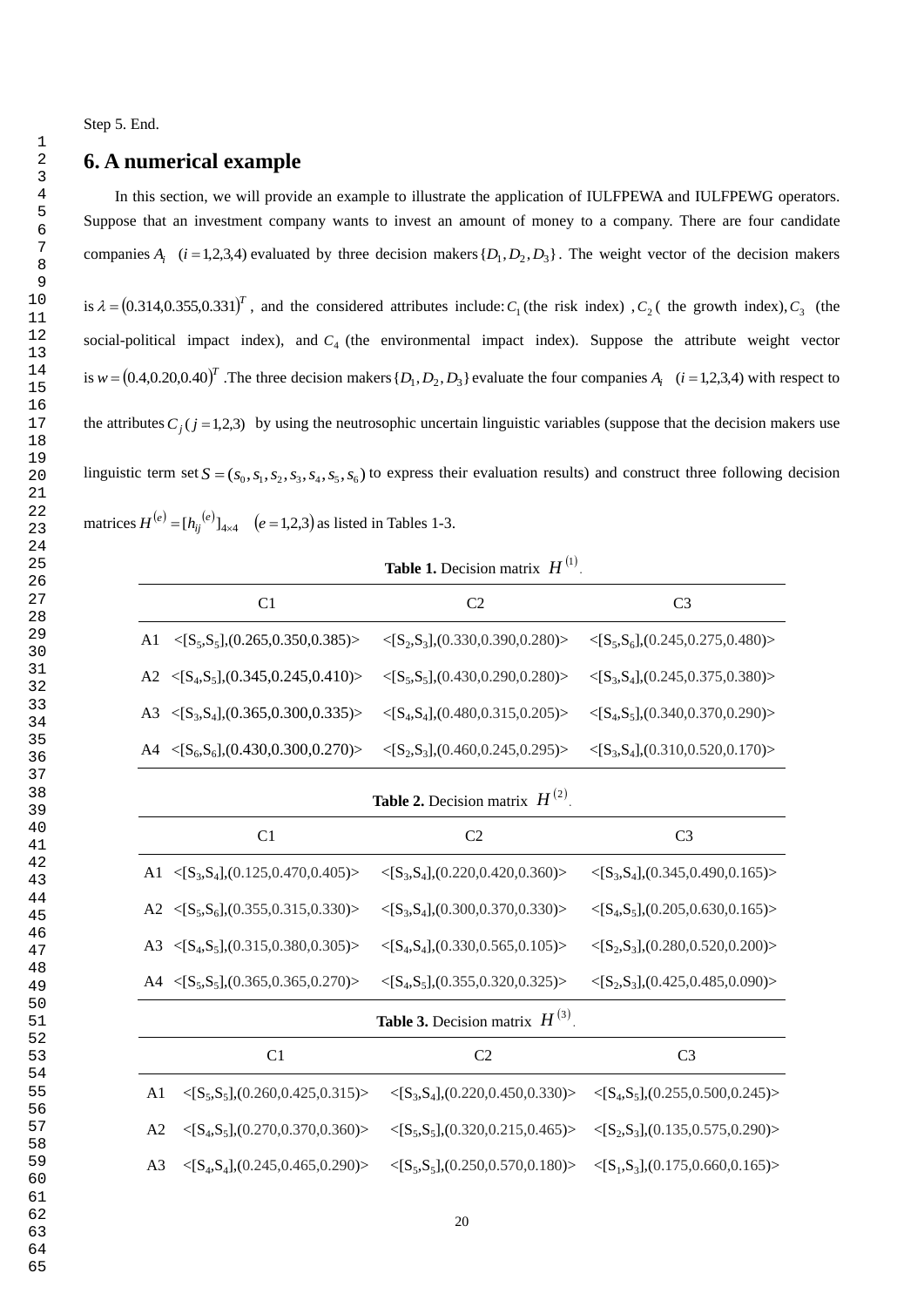## **6.1 The decision-making method based on NULIGWHM operator**

Step 1. Get the comprehensive attribute values of each alternative for decision maker *De* by the NULIGWHM operator in

Eq.(62).(suppose  $q = p = 1$ )

$$
\widetilde{h}^{(l)}_1 = \ \leq [\mathfrak{s}_{2.925},\mathfrak{s}_{3.046}] \ (0.269, 0.324, 0.401)>, \quad \widetilde{h}^{(l)}_2 = \ \leq [\ \mathfrak{s}_{2.320},\mathfrak{s}_{2.717}], (0.322, 0.303, 0.373)>,
$$

 $\binom{1}{3}$  $\widetilde{h}_3^{(1)} = \langle [s_{2.810}, s_{3.146}], (0.376, 0.330, 0.291] \rangle, \ \widetilde{h}_4^{(1)}$  $\widetilde{h}_4^{(1)} = \langle [s_{2.953}, s_{3.274}], (0.388, 0.369, 0.229] \rangle$ ,

 $\zeta_1^{(2)}$  $\widetilde{h}_1^{(2)} = \langle [s_{2.925}, s_{3.046}], (0.240, 0.469, 0.283] \rangle, \ \widetilde{h}_2^{(2)}$  $\widetilde{h}_2^{(2)} = \langle [s_{2.462}, s_{2.839}], (0.287, 0.438, 0.253] \rangle$ 

 $\binom{2}{3}$  $\widetilde{h}_3^{(2)} = \langle [s_{2.717}, s_{2.953}], (0.303, 0.466, 0.218) \rangle, \ \widetilde{h}_4^{(2)}$  $\widetilde{h}_4^{(2)} = \langle [s_{2,943}, s_{2,943}], (0.389, 0.403, 0.188) \rangle,$ 

 $\binom{3}{1}$  $\widetilde{h}_1^{(3)} = \langle [s_{2.139}, s_{2.690}], (0.251, 0.459, 0.287] \rangle, \ \widetilde{h}_2^{(3)}$  $\tilde{h}_2^{(3)} = \langle [s_{3,049}, s_{3,156}], (0.227, 0.412, 0.347) \rangle,$ 

$$
\widetilde{h}^{(3)}_3 = \textcolor{black}{<} \textcolor{black}{[}\, s_{2.470}, s_{2.847} \textcolor{black}{]}, \textcolor{black}{(0.218, 0.558, 0.214)} \textcolor{black}{>}, \ \, \widetilde{h}^{(3)}_4 = \textcolor{black}{<} \textcolor{black}{[}\, s_{2.437}, s_{2.818} \textcolor{black}{]}, \textcolor{black}{(0.408, 0.420, 0.144)} \textcolor{black}{>}.
$$

Step 2. Get the collective comprehensive values for each alternative by the NULIGWHM operator in Eq.(64).(s uppose  $q = p = 1$ )

$$
\widetilde{h}_1 = \text{<} \left[ \, s_{2,354}, s_{2,461} \, \right], \text{(0.250,0.422,0.323)} \text{, } \widetilde{h}_2 = \text{<} \left[ \, s_{2,343}, s_{2,472} \, \right], \text{(0.276,0.389,0.323)} \text{,}
$$

$$
\widetilde{h}_3=<[~{s}_{2.245},{s}_{2.385}],(0.298,0.453,0.243)>,~~\widetilde{h}_4=<[~{s}_{2.322},{s}_{2.434}],(0.391,0.402,0.189)>
$$

Step 3. Calculate the value  $E(h_i)$  of  $h_i$ .

 $E(h_1) = s_{1,208}$ ,  $E(h_2) = s_{1,255}$ ,  $E(h_3) = s_{1,236}$ ,  $E(h_4) = s_{1,427}$ .

Step 4. Rank  $h_i$   $(i = 1, 2, \dots, m)$  in descending order according to the comparison method of INULNs described in Definition 16.

 $\text{So, } E(h_1) > E(h_2) > E(h_3) > E(h_1)$ .

i.e.,  $A_4$  is the best choice.

Step 5. End.

## **6.2 The decision-making method based on NULIGWHM operator**

Step 1'. Get the comprehensive attribute values of each alternative for decision maker *De* by the NULIGWHM operator

in Eq.(63).(suppose  $q = p = 1$ )

$$
\widetilde{h}^{(l)}_l = \text{ } \texttt{<} [\text{ } s_{4.245}, s_{4.463} \text{ }], \textbf{(0.274, 0.333, 0.394)} \texttt{>}, \text{ } \widetilde{h}^{(l)}_2 = \texttt{<} [\text{ } s_{2.644}, s_{3.652} \text{ }], \textbf{(0.326, 0.308, 0.365)} \texttt{>},
$$

$$
\widetilde{h}_3^{(1)} = \langle [s_{3,934}, s_{4,945}], (0.385, 0.331, 0.284] \rangle, \quad \widetilde{h}_4^{(1)} = \langle [s_{4,326}, s_{5,329}], (0.390, 0.373, 0.240] \rangle,
$$

 $\zeta_1^{(2)}$  $\widetilde{h}_1^{(2)} = \langle [s_{4,245}, s_{4,643}], (0.221, 0.464, 0.307] \rangle, \ \widetilde{h}_2^{(2)}$  $\widetilde{h}_2^{(2)} = \langle [s_{2.938}, s_{3.958}], (0.279, 0.459, 0.270] \rangle$ 

$$
\widetilde{h}^{(2)}_3 = \langle [ \ s_{3.652}, s_{4.326} ], (0.306, 0.488, 0.217) \rangle, \ \ \widetilde{h}^{(2)}_4 = \langle [ \ s_{4.314}, s_{4.314} ], (0.384, 0.400, 0.220) \rangle,
$$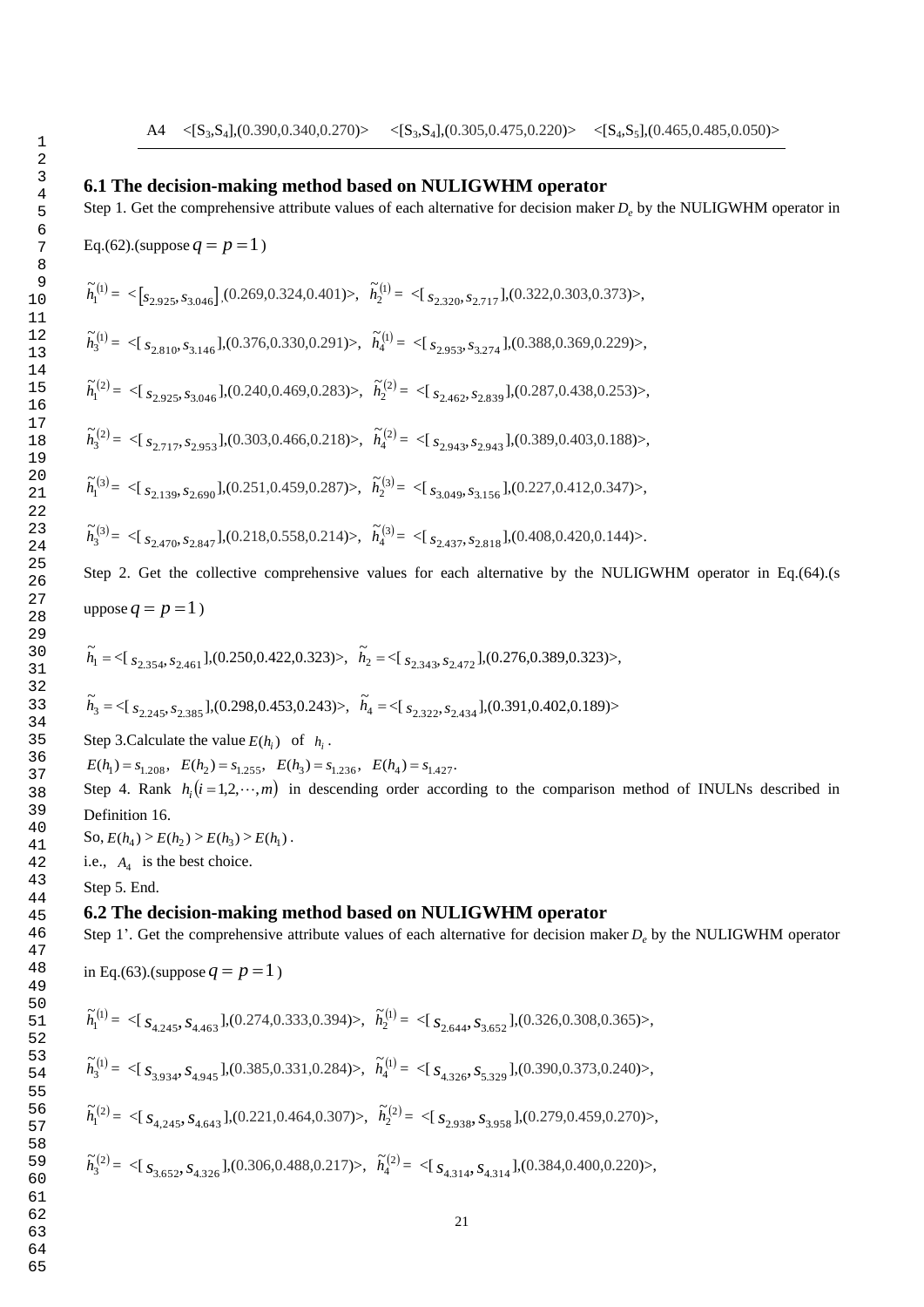$$
\widetilde{h}^{(3)}_{\text{l}} = \langle [ \, s_{2.115}, s_{3.588} \, ], (0.247, 0.461, 0.293) \rangle, \quad \widetilde{h}^{(3)}_{\text{2}} = \langle [ \, s_{4.556}, s_{4.957} \, ], (0.225, 0.413, 0.364) \rangle,
$$

Step2'. Get the collective comprehensive values for each alternative by the NULIGWHM operator in Eq.(65)(su ppose  $q = p = 1$ ).

$$
\widetilde{h}_1 = \langle [s_{3,653}, s_{4,469}], (0.247, 0.422, 0.332) \rangle, \quad \widetilde{h}_2 = \langle [s_{3,747}, s_{4,601}], (0.275, 0.397, 0.333) \rangle,
$$

Step 3'. Calculate the value  $E(h_i)$  of  $h_i$ .

Step 4'. Rank  $h_i$   $(i = 1, 2, \dots, m)$  in descending order according to the comparison method of INULNs described in Definition 16.

 $\text{So, } E(h_1) > E(h_2) > E(h_1) > E(h_3).$ 

i.e.,  $A_4$  is the best choice.

Step 5'. End

## **6.3 The influences of the parameters** *p*, *q* **on the decision-making problem**

|                                                                                             | $^{(3)} = \langle S_{2,115}, S_{3,588} \rangle, (0.247, 0.461, 0.293) \rangle, \quad \tilde{h}_2^{(3)} = \langle S_{4,556}, S_{4,957} \rangle, (0.225, 0.413, 0.364) \rangle,$ |                                                |
|---------------------------------------------------------------------------------------------|--------------------------------------------------------------------------------------------------------------------------------------------------------------------------------|------------------------------------------------|
|                                                                                             | $\tilde{h}_i^{(3)} = \langle [s_{2.942}, s_{3.961}], (0.218, 0.572, 0.216) \rangle$ , $\tilde{h}_4^{(3)} = \langle [s_{2.915}, s_{3.934}], (0.393, 0.435, 0.178) \rangle$ .    |                                                |
|                                                                                             | ep2'. Get the collective comprehensive values for each alternative by the NULIGWHM operator in Eq.                                                                             |                                                |
|                                                                                             |                                                                                                                                                                                |                                                |
| $\cos q = p = 1$ ).                                                                         |                                                                                                                                                                                |                                                |
|                                                                                             | $= \langle [s_{3,653}, s_{4,469}], (0.247, 0.422, 0.332] \rangle, \quad \tilde{h}_2 = \langle [s_{3,747}, s_{4,601}], (0.275, 0.397, 0.333] \rangle,$                          |                                                |
|                                                                                             | $\tilde{h}_4 = \langle [s_{3,177}, s_{4,035}], (0.298, 0.470, 0.239) \rangle$ , $\tilde{h}_4 = \langle [s_{3,442}, s_{4,282}], (0.389, 0.403, 0.213) \rangle$                  |                                                |
| ep 3'. Calculate the value $E(h_i)$ of $h_i$ .                                              |                                                                                                                                                                                |                                                |
| $E(h_1) = s_{2,020}$ , $E(h_2) = s_{2,150}$ , $E(h_3) = s_{1,909}$ , $E(h_4) = s_{2,282}$ . |                                                                                                                                                                                |                                                |
|                                                                                             | ep 4'. Rank $h_i(i=1,2,\dots,m)$ in descending order according to the comparison method of INULNs descr                                                                        |                                                |
| efinition 16.                                                                               |                                                                                                                                                                                |                                                |
| $D, E(h_4) > E(h_2) > E(h_1) > E(h_3).$                                                     |                                                                                                                                                                                |                                                |
| .e., $A_4$ is the best choice.                                                              |                                                                                                                                                                                |                                                |
| ep 5'. End                                                                                  |                                                                                                                                                                                |                                                |
|                                                                                             | 3 The influences of the parameters $p, q$ on the decision-making problem                                                                                                       |                                                |
|                                                                                             |                                                                                                                                                                                |                                                |
| p, q                                                                                        | Table 4 Ordering of the alternatives by the different parameters $p$ and $q$ in NULIGWHM operator<br>$E(h_i)$                                                                  |                                                |
| $p = 0, q = 1$                                                                              | $E(h_1) = s_{3,135}$ , $E(h_2) = s_{2,948}$ ,                                                                                                                                  | ranking<br>$A_1 \succ A_1 \succ A_2 \succ A_3$ |
|                                                                                             | $E(h_3) = s_{2.687}, E(h_4) = s_{3.564}.$                                                                                                                                      |                                                |
| $p = 0, q = 2.1$                                                                            | $E(h_1) = s_{2,285}$ , $E(h_2) = s_{2,179}$ ,                                                                                                                                  | $A_4 \succ A_1 \succ A_2 \succ A_3$            |
|                                                                                             | $E(h_3) = s_{1.940}, \quad E(h_4) = s_{2.572}.$                                                                                                                                |                                                |
| $p = 0, q = 2.2$                                                                            | $E(h_1) = s_{2.274}$ , $E(h_2) = s_{2.173}$ ,                                                                                                                                  | $A_4 \succ A_1 \succ A_2 \succ A_3$            |
|                                                                                             | $E(h_3) = s_{1.933}, \quad E(h_4) = s_{2.559}.$                                                                                                                                |                                                |
| $p = 0, q = 10$                                                                             | $E(h_1) = s_{2.589}$ , $E(h_2) = s_{2.675}$ ,                                                                                                                                  | $A_1 \succ A_2 \succ A_1 \succ A_3$            |
|                                                                                             | $E(h_3) = s_{2.429}$ , $E(h_4) = s_{3.000}$ .                                                                                                                                  |                                                |
| $p = 1, q = 0$                                                                              | $E(h_1) = s_{3.083}$ , $E(h_2) = s_{3.548}$ ,                                                                                                                                  | $A_4 \succ A_2 \succ A_3 \succ A_1$            |
|                                                                                             | $E(h_3) = s_{3.247}, \quad E(h_4) = s_{3.863}.$                                                                                                                                |                                                |
| $p = 2, q = 0$                                                                              | $E(h_1) = s_{2.291}$ , $E(h_2) = s_{2.645}$ ,                                                                                                                                  | $A_4 \succ A_2 \succ A_3 \succ A_1$            |
|                                                                                             | $E(h_3) = s_{2.342}$ , $E(h_4) = s_{2.926}$ .                                                                                                                                  |                                                |
| $p = 10, q = 0$                                                                             | $E(h_1) = s_{2.619}$ , $E(h_2) = s_{2.889}$ ,                                                                                                                                  | $A_4 \succ A_2 \succ A_1 \succ A_3$            |
|                                                                                             | $E(h_3) = s_{2.548}, \quad E(h_4) = s_{3.378}.$                                                                                                                                |                                                |
| $p = 2, q = 1$                                                                              | $E(h_1) = s_{1.120}$ , $E(h_2) = s_{1.202}$ ,                                                                                                                                  | $A_4 \succ A_2 \succ A_3 \succ A_1$            |
|                                                                                             | $E(h_3) = s_{1.166}, \quad E(h_4) = s_{1.348}.$                                                                                                                                |                                                |
| $p = 10, q = 1$                                                                             | $E(h_1) = s_{1.988}$ , $E(h_2) = s_{2.167}$ ,                                                                                                                                  | $A_4 \succ A_2 \succ A_1 \succ A_3$            |
|                                                                                             | $E(h_3) = s_{1.962}, \quad E(h_4) = s_{2.509}.$                                                                                                                                |                                                |
| $p = 1, q = 2$                                                                              | $E(h_1) = s_{1,120}$ , $E(h_2) = s_{1,137}$ ,                                                                                                                                  | $A_4 \succ A_2 \succ A_1 \succ A_3$            |
| $p = 1, q = 10$                                                                             | $E(h_3) = s_{1.100}$ , $E(h_4) = s_{1.305}$ .<br>$E(h_1) = s_{1.959}$ , $E(h_2) = s_{2.038}$ ,                                                                                 | $A_4 \succ A_2 \succ A_1 \succ A_3$            |
|                                                                                             | $E(h_3) = s_{1.889}, \quad E(h_4) = s_{2.274}.$                                                                                                                                |                                                |
|                                                                                             |                                                                                                                                                                                |                                                |
|                                                                                             | 22                                                                                                                                                                             |                                                |

64 65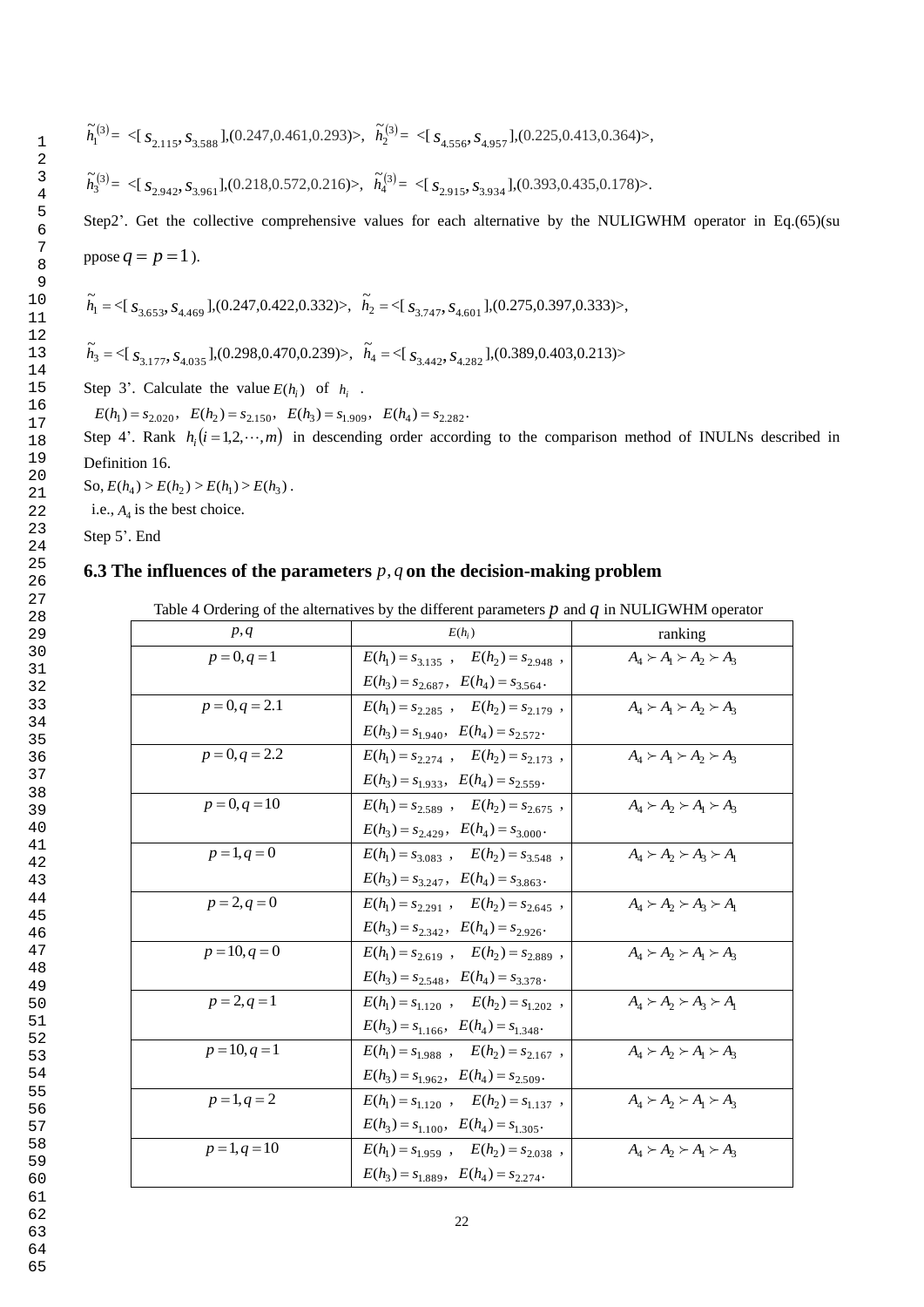| $p = 1, q = 1$ | $E(h_1) = s_{1,208}$ , $E(h_2) = s_{1,255}$ , 1 | $A_4 \succ A_2 \succ A_3 \succ A_1$ |
|----------------|-------------------------------------------------|-------------------------------------|
|                | $E(h_3) = s_{1,236}, \quad E(h_4) = s_{1,427}.$ |                                     |

Table 5 Ordering of the alternatives by the different parameters *p* and *q* in NULIGGWHM operator

| p, q              | $E(h_i)$                                         | Ranking                             |
|-------------------|--------------------------------------------------|-------------------------------------|
| $p = 0, q = 1$    | $E(h_1) = s_{2.036}$ , $E(h_2) = s_{1.783}$ ,    | $A_4 \succ A_1 \succ A_2 \succ A_3$ |
|                   | $E(h_3) = s_{1.510}, \quad E(h_4) = s_{2.196}.$  |                                     |
| $p = 0, q = 2$    | $E(h_1) = s_{2.014}$ , $E(h_2) = s_{1.749}$ ,    | $A_4 \succ A_1 \succ A_2 \succ A_3$ |
|                   | $E(h_3) = s_{1.494}, \quad E(h_4) = s_{2.159}.$  |                                     |
| $p = 0, q = 10$   | $E(h_1) = s_{1.865}$ , $E(h_2) = s_{1.561}$ ,    | $A_4 \succ A_1 \succ A_2 \succ A_3$ |
|                   | $E(h_3) = s_{1.380}, \ E(h_4) = s_{2.014}.$      |                                     |
| $p = 0.01, q = 0$ | $E(h_1) = s_{1.924}$ , $E(h_2) = s_{2.445}$ ,    | $A_2 \succ A_4 \succ A_3 \succ A_1$ |
|                   | $E(h_3) = s_{2.151}$ , $E(h_4) = s_{2.435}$ .    |                                     |
| $p = 1, q = 0$    | $E(h_1) = s_{1.912}$ , $E(h_2) = s_{2.423}$ ,    | $A_2 \succ A_4 \succ A_3 \succ A_1$ |
|                   | $E(h_3) = s_{2.127}$ , $E(h_4) = s_{2.415}$ .    |                                     |
| $p = 2, q = 0$    | $E(h_1) = s_{1.899}$ , $E(h_2) = s_{2.3940}$ ,   | $A_4 \succ A_2 \succ A_3 \succ A_1$ |
|                   | $E(h_3) = s_{2.099}, \quad E(h_4) = s_{2.3941}.$ |                                     |
| $p = 2, q = 1$    | $E(h_1) = s_{1.982}$ , $E(h_2) = s_{2.219}$ ,    | $A_4 \succ A_2 \succ A_3 \succ A_1$ |
|                   | $E(h_3) = s_{1.972}, \ E(h_4) = s_{2.306}.$      |                                     |
| $p = 1, q = 1$    | $E(h_1) = s_{2.020}$ , $E(h_2) = s_{2.150}$ ,    | $A_4 \succ A_2 \succ A_1 \succ A_3$ |
|                   | $E(h_3) = s_{1.909}, \quad E(h_4) = s_{2.282}.$  |                                     |
| $p = 10, q = 1$   | $E(h_1) = s_{1.822}$ , $E(h_2) = s_{2.073}$ ,    | $A_4 \succ A_2 \succ A_3 \succ A_1$ |
|                   | $E(h_3) = s_{1.892}, E(h_4) = s_{2.240}.$        |                                     |
| $p = 1, q = 2$    | $E(h_1) = s_{2.092}$ , $E(h_2) = s_{2.085}$ ,    | $A_4 \succ A_1 \succ A_2 \succ A_3$ |
|                   | $E(h_3) = s_{1.834}$ , $E(h_4) = s_{2.243}$ .    |                                     |
| $p = 1, q = 10$   | $E(h_1) = s_{1.878}$ , $E(h_2) = s_{1.649}$ ,    | $A_4 \succ A_1 \succ A_2 \succ A_3$ |
|                   | $E(h_3) = s_{1.471}, \quad E(h_4) = s_{2.035}.$  |                                     |

 According to the Tables 4 and 5, the ranking results may be different for the different parameter values *p*,*q* in NULIGWHM and NULIGGWHM operators. In general, the best alternative is always  $A_4$  in two tables. We can take the values of the two parameters as  $p = q = 1$ , which is not merely intuitive and simple but also takes the correlations of the aggregated arguments into consideration completely.

# **7. Conclusions**

 The MAGDM problems widely exist in real decision making, and the aggregation operators are the important tools these problems. Especially, Heronian mean (HM) can catch the interrelations of the aggregated arguments. In addition, the neutrosophic uncertain linguistic set can be better to express the incomplete, indeterminate and inconsistent information. In this paper, we proposed the neutrosophic uncertain linguistic numbers by combining neutrosophic set and uncertain linguistic variables, and developed some Heronian mean operators on the basis of neutrosophic uncertain linguistic numbers, included the neutrosophic uncertain linguistic number improved generalized weighted Heronian mean (NULNIGWHM) operator and the neutrosophic uncertain linguistic number improved generalized geometric weighted Heronian mean (NLUNIGGWHM) operator and discussed the properties of them in detail. In the meantime, we studied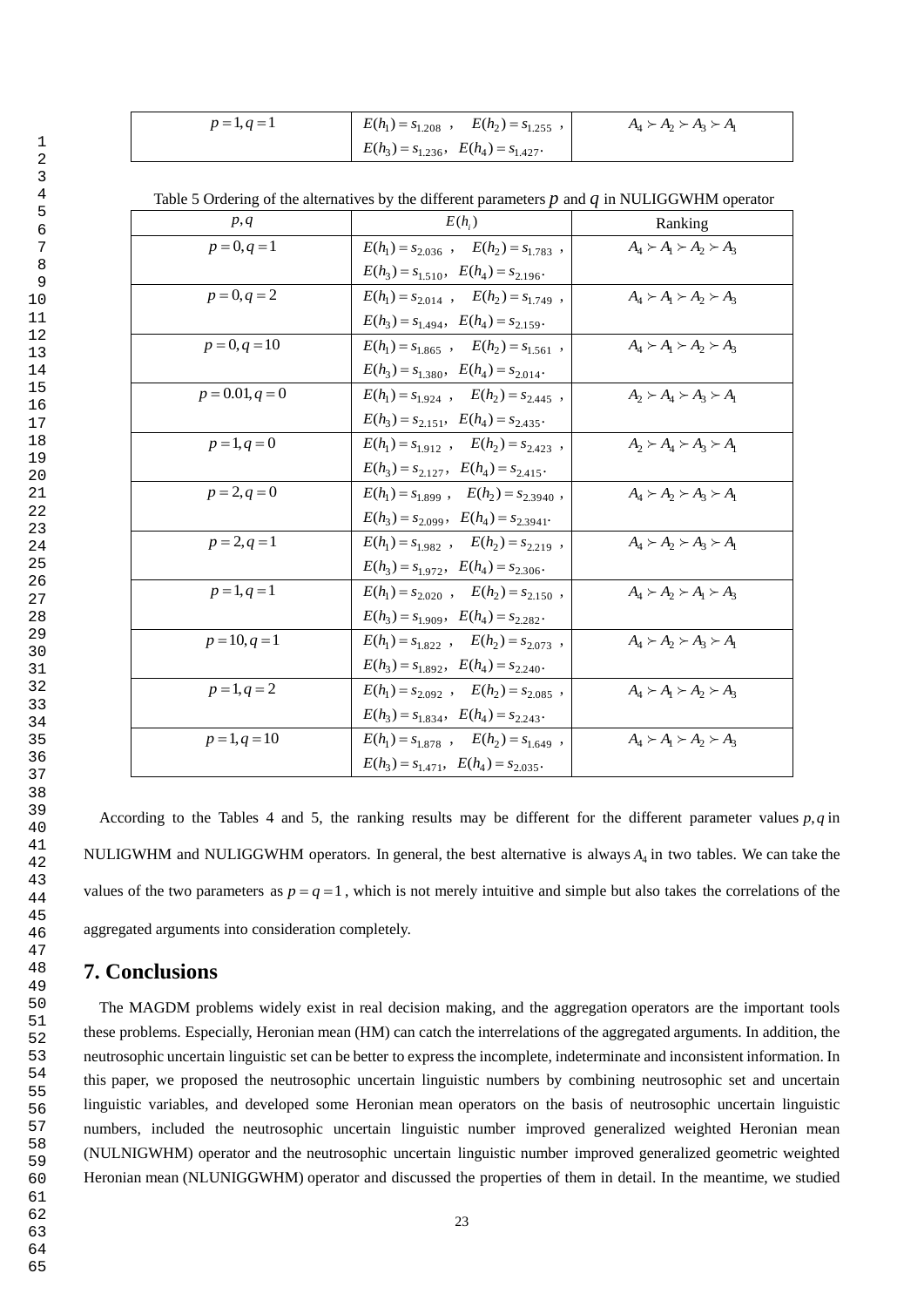the some special cases in consideration of the values of  $p$  and  $q$ . Moreover, we developed two methods which have the advantages that they can take the correlations of the attributes into account fully to deal with the multi-attribute group decision making (MAGDM) problems under neutrosophic uncertain linguistic number environment. We also gave a numerical example to show the steps of the proposed methods and to discuss the influences of different values of *p* and *q* on the ranking results. In the future research, we can extend the application scopes of the proposed operators to other fields such as option of sponsors, science-technology assessment, the performance evaluation, and so on.

# **References**

- [1] L. A. Zadeh, Fuzzy sets, Information and Control 8(1965) 338- 356.
- [2] K.T. Atanassov, Intuitionistic fuzzy sets, Fuzzy Sets and Systems 20(1986) 87-96.
- [3] K.T. Atanassov, More on intuitionistic fuzzy sets, Fuzzy Sets and Systems 33(1989) 37-46.
- [4] F. Smarandache, A unifying field in logics. neutrosophy: Neutrosophic probability, set and logic, American Research Press, Rehoboth. 1999.
- [5] H. Wang, F. Smarandache, Y. Zhang, R. Sunderraman, Single valued neutrosophic sets, Proc Of 10th 476 Int Conf on Fuzzy Theory and Technology, Salt Lake City, 477 Utah. 2005.
- [6] J. Ye, Multicriteria decision-making method using the correlation coefficient under single-valued neutrosophic environment, International Journal of General Systems 42(4) (2013) 386-394.
- [7] H. Wang, F. Smarandache, Y.Q. Zhang, et al., Interval neutrosophic sets and logic: Theory and applications in computing, Hexis, Phoenix, AZ. 2005.
- [8] J. Ye, Similarity measures between interval neutrosophic sets and their applications in multicriteria decision-making, Journal of Intelligent & Fuzzy Systems 26(1)(2014) 165-172.
- [9] J.Q. Wang, J.J. Li, The multi-criteria group decision making method based on multi-granularity intuitionistic two semantics, Science and Technology Information 33 (2009) 8-9 (in Chinese).
- [10] G. Beliakov, A. Pradera, T. Calvo, Aggregation Functions: a Guide for Practitioners, Berlin:New York: Springer. 2007.
- [11] S. Sykora, Mathematical Means and Averages: Generalized Heronian Means, Sykora S. Stan's Library. 2009.
- [12] S. Sykora, Generalized Heronian Means II. Sykora S. Stan's Library. 2009.
- [13] D.J. Yu, Y.Y. Wu, Interval-valued intuitionistic fuzzy Heronian mean operators and their application in multi-criteria decision making, African Journal of Business Management 6(11) (2012) 4158-4168.
- [14] D.J. Yu, Intuitionistic fuzzy geometric Heronian mean aggregation operators, Applied Soft Computing 13(2) (2013) 1235–1246.
- [15] F. Herrera, E. Herrera Viedma, J.L. Verdegay, A model of consensus in group decision making under linguistic assessments, Fuzzy Sets and Systems 79(1996) 73 -87.
- [16] F. Herrera, E. Herrera Viedma, Linguistic Decision Analysis: Steps for Solving Decision Problems Under Linguistic Information, Fuzzy Sets and Systems 115(2000) 67-82.
- [17] Z.S. Xu, Uncertain linguistic aggregation operators based approach to multiple attribute group decision making under uncertain linguistic environment, Information Science 168 (2004) 171-184.
- [18] Z.S. Xu, Uncertain linguistic aggregation operators based approach to multiple attribute group decision making under uncertain linguistic environment, Information Science 168 (2004) 171-184.
- [19] Z.S. Xu, Induced uncertain linguistic OWA operators applied to group decision making, Information Fusion 7 (2006) 231-238.
- [20] F. Smarandache, L. Vladareanu, Applications of Neutrosophic Logic to Robotics-An Introduction. 2011 IEEE International Conference on Granular Computing, pp.607-612, 2011.